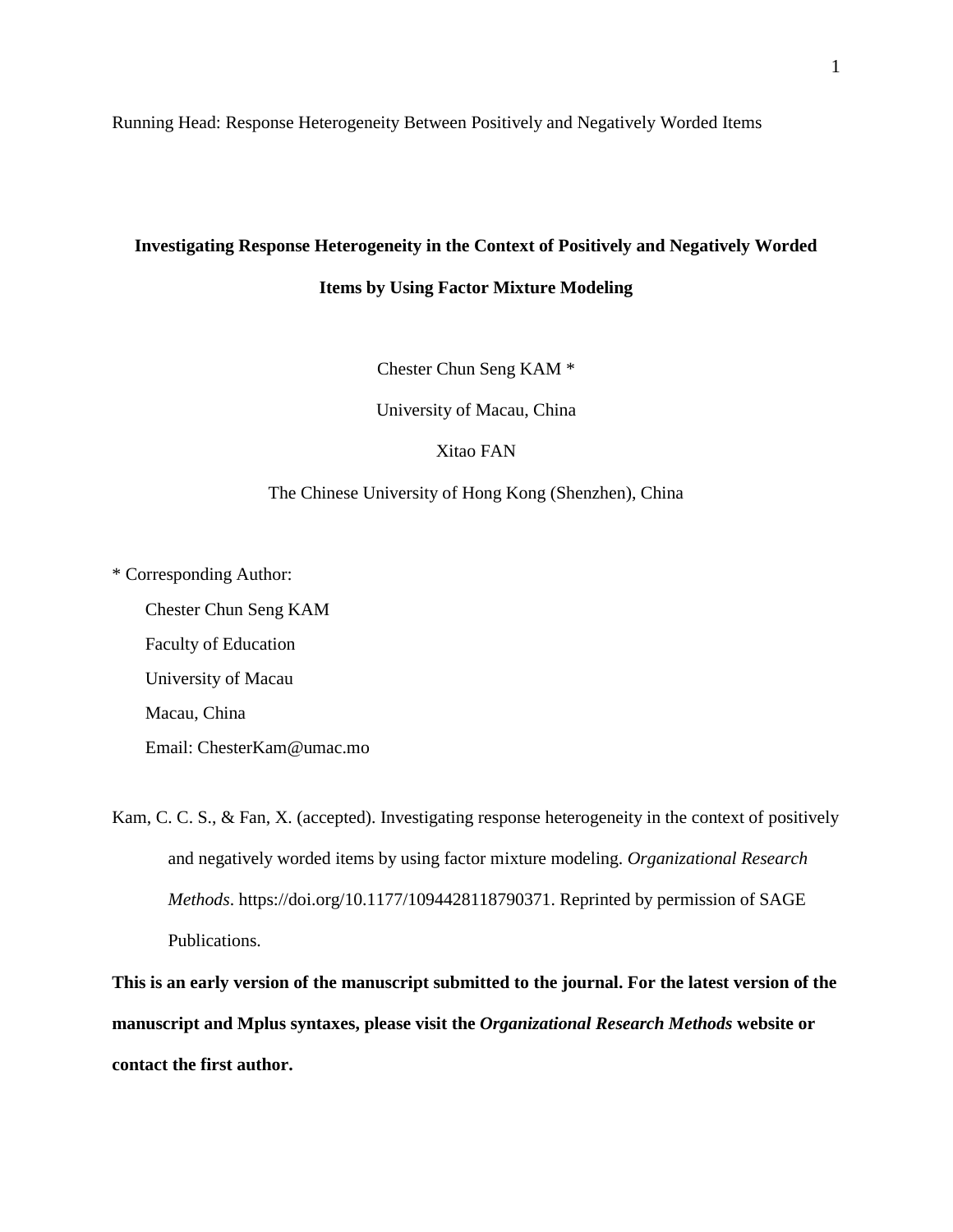### **ABSTRACT**

Factor mixture modeling was used to investigate potential response incongruity between positively and negatively worded items. Survey respondents (*N* = 591) answered questions about job satisfaction and dissatisfaction. Results revealed two classes of respondent: a majority class, who generally do not have problems answering positively and negatively worded items; and a minority class, who have serious trouble with negatively worded items. With the exclusion of the minority class, job satisfaction and dissatisfaction were found to be essentially unidimensional, rather than bidimensional as previous research had suggested. These results not only challenge previous findings regarding the bidimensionality of job satisfaction, but also question the widespread research practice of assuming population homogeneity in survey responses. A flow diagram illustrating the analytic procedure and an Mplus syntax program are provided so that researchers can conduct similar investigations on constructs of interest.

Keywords: item wording; factor mixture modeling; unidimensionality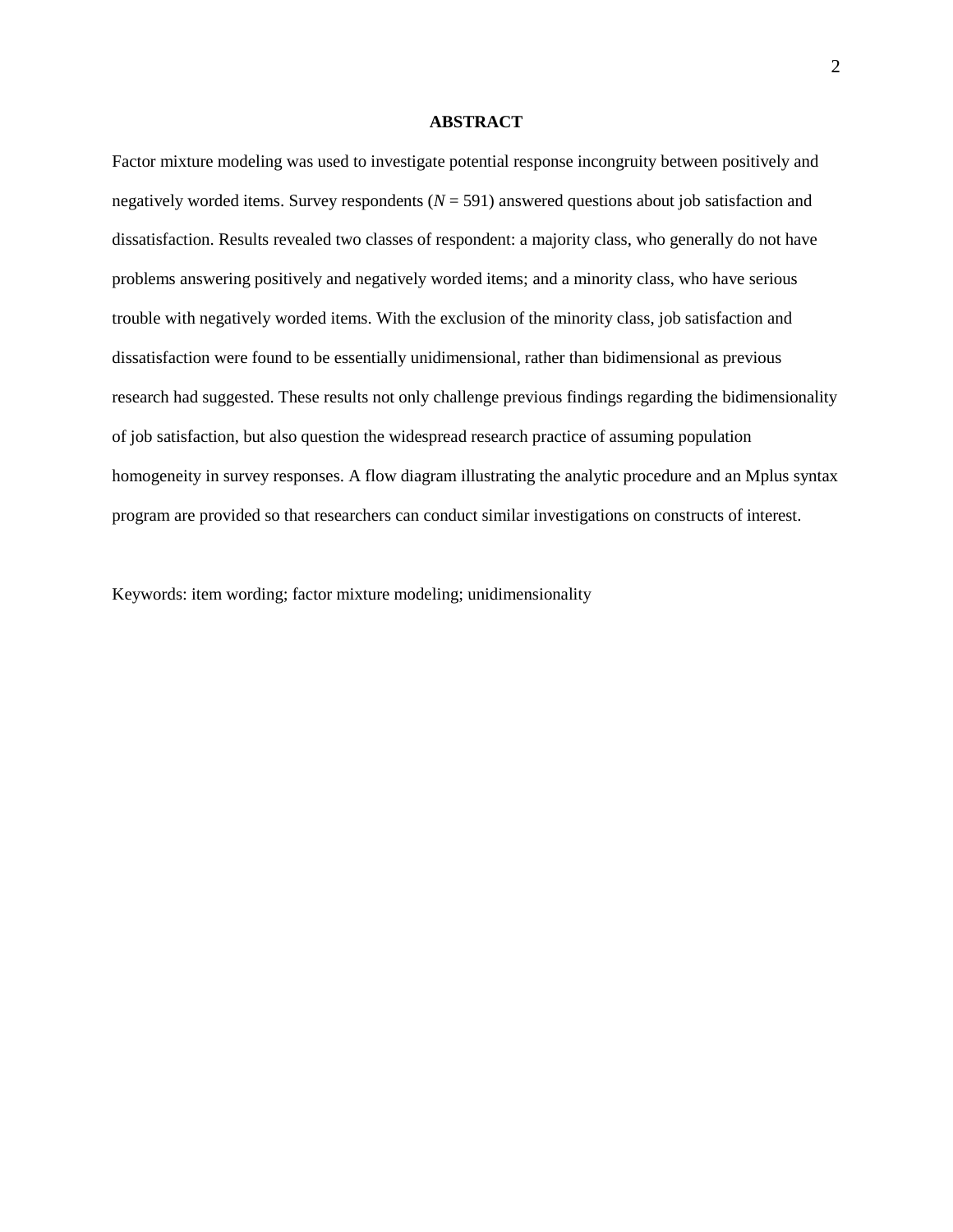# **Investigating Response Heterogeneity in the Context of Positively and Negatively Worded Items by Using Factor Mixture Modeling**

Whereas positively worded items measure the presence of a construct, negatively worded items measure its absence. Although positively and negatively worded items are supposed to measure the same construct, the correlation between them is far from perfect: indeed, it is well known that survey respondents may answer positively worded and negatively worded items differently. This result has led to the "dimensionality debate" concerning many constructs, such as presence versus absence of anxiety (Vautier & Pohl, 2009), optimism versus pessimism (Kam & Meyer, 2012), positive versus negative selfesteem (Marsh, Scalas, & Nagengast, 2010), and job satisfaction versus dissatisfaction (Credé, Chernyshenko, Bagraim, & Sully, 2009).

Consider job satisfaction. Some researchers argue that satisfaction (positively worded) items and dissatisfaction (negatively worded) items are the opposite ends of a unidimensional construct (e.g.,Kam & Meyer, 2012; Rauch, Schweizer, & Moosbrugger, 2007), whereas others believe that they represent separate, distinct constructs (e.g., Herzberg, Glaesmer, Hoyer, 2006; Marshall et al., 1992). A common yet untested assumption in most of these studies is that respondents approach survey items in a similar manner and thus the same dimensionality solution applies to everyone in the data set.

The purpose of the current article is twofold: first, to demonstrate the untenability of this 'onesize-fits-all' assumption, and second, to propose a method researchers can use to test this assumption. The paper is organized as follows. We begin by discussing why researchers include negatively worded items in construct measurement, and why respondents may answer positively and negatively worded items differently. We then propose a method to investigate the assumption, and finally demonstrate the utility of the method by describing an empirical investigation.

## **Negatively Worded Items**

Psychometricians have long been concerned about acquiescence response style, that is, participants' tendency to agree with survey items regardless of content (Nunnally & Bernstein, 1994). When survey scales include items worded in the same keying direction (e.g., for job satisfaction, asking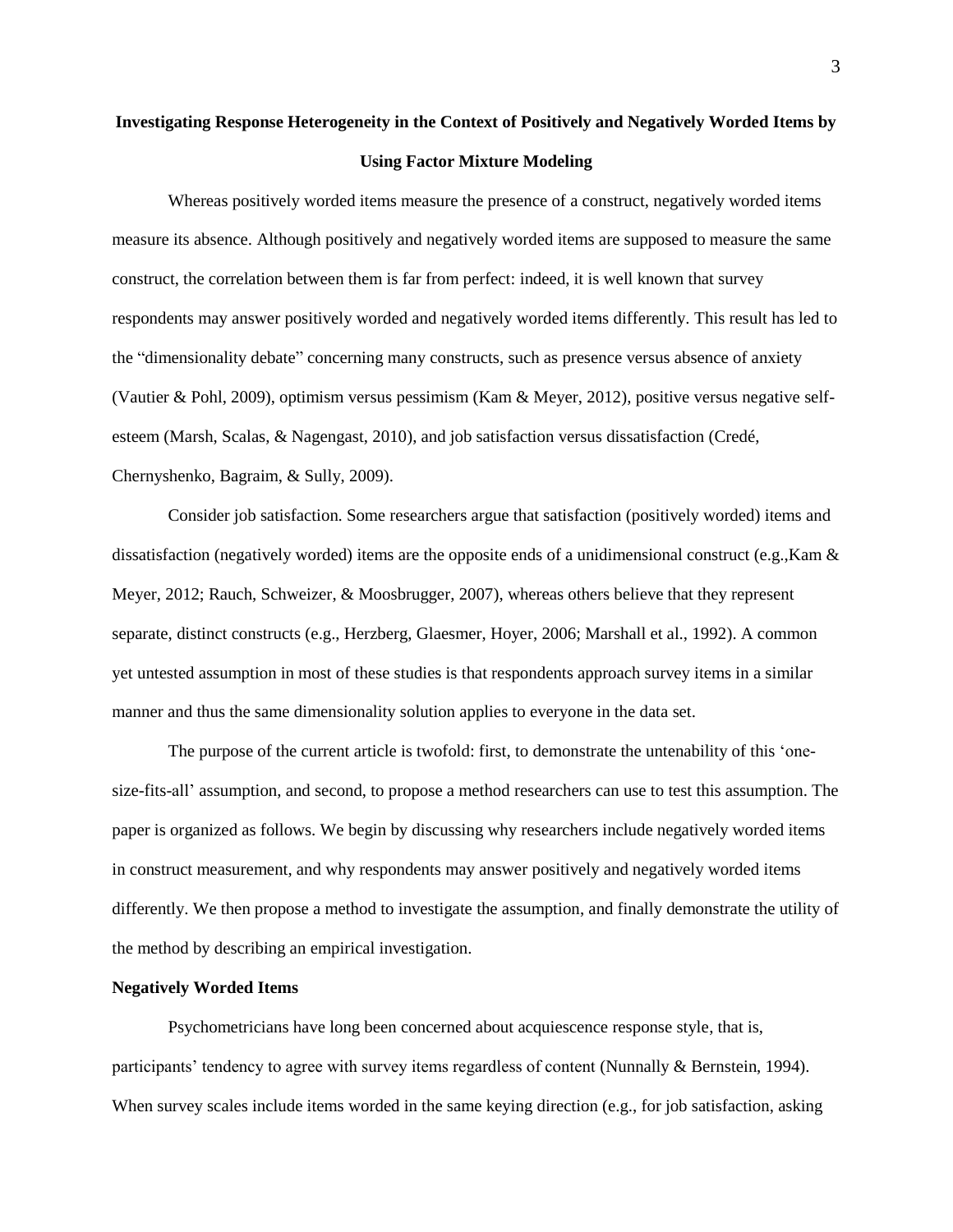'Are you satisfied with your job?'), construct mean scores can be systematically inflated due to the effect of response style. In addition, acquiescence response style can affect construct correlations (Kam & Meyer, 2015a). If acquiescence affects any two constructs, correlations between them will be biased in the positive direction: positive correlations will be inflated (i.e., increase in the absolute magnitude of a positive correlation) and negative correlations deflated (i.e., decrease in the absolute magnitude of a negative correlation).

To control for acquiescence response style, researchers typically include reverse-keyed items<sup>1</sup> (e.g., 'Are you dissatisfied with your job?'). Reverse-keyed items have other advantages as well (Weijters & Baumgartner, 2012): (a) they widen the sampling of a construct's domain, thus leading to higher content validity in the measurement of the construct (Tourangeau, Rips, & Rasinski, 2000); and (b) they act as a kind of cognitive speed bump for respondents who are trying to breeze through a survey (Podsakoff, MacKenzie, Lee, & Podsakoff, 2003), thus potentially encouraging them to pay closer attention. Therefore, psychometricians often recommend using a balanced set of positively and negatively worded items to minimize the effect of acquiescence response style, and to enhance the validity of a construct's score (Nunnally & Bernstein, 1994).

Assuming that acquiescence affects positively and negatively worded items equally, the effect of the response style will cancel out, and the resulting score is potentially more valid than when a construct is measured only by positively worded items (see Kam & Meyer, 2015a, 2015b, for more advantages of using both positively and negatively worded items).

Despite the apparent advantages of summing up scores from positively and negatively worded items, some researchers have warned against the use of negative items. They pointed out that even though positively and negatively worded items were supposed to measure the same construct, the two types

 $\overline{a}$ 

<sup>&</sup>lt;sup>1</sup> The current article uses the terms regularly-keyed items and positively worded items interchangeably. Both measure the presence of a construct. Similarly, the current article uses the terms reverse-keyed items and negatively worded items interchangeably. Both measure the absence of a construct.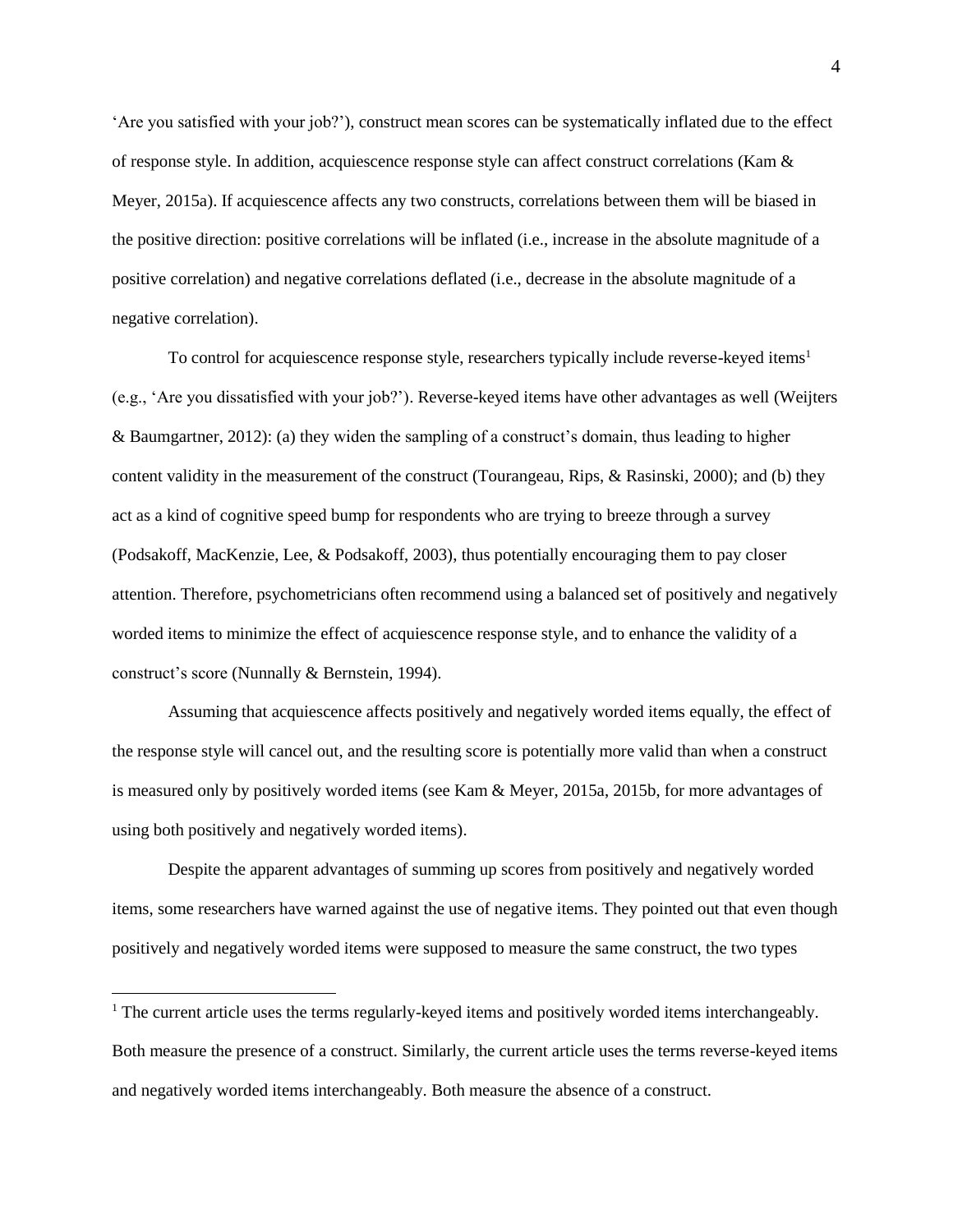might not be highly correlated. In the realm of job satisfaction, for example, satisfaction (positively worded) items did not correlate highly with dissatisfaction (negatively worded) items (Credé et al., 2009). Similarly, for optimism, optimism items did not correlate highly with pessimism items. Some researchers took this as evidence of construct bidimensionality: positively and negatively worded items were measuring different constructs (Dalbert, Lipkus, Sallay, & Goch, 2001; Credé et al., 2009; Fincham & Linfield, 1997). These researchers suggested to calculate two separate scores from positively and negatively worded items and to treat them as distinct constructs. Other researchers believed less-thanperfect correlations were an artifact caused by participants having trouble responding to negatively worded items (Carmines & Zeller, 1979; Greenberger et al., 2003; van Sonderen, Sanderman, & Coyne, 2013; Vautier & Pohl, 2009). They suggested not to use negatively worded items to measure a construct.

# **Response Incongruity between Positively and Negatively Worded Items**

Negatively worded items have been found to have lower item quality than positively worded ones (Holden & Fekken, 1990; Schriesheim, Eisenbach, & Hill, 1991; Schriesheim & Hill, 1981; Sliter & Zickar, 2014), suggesting that participants may have more problems responding to negatively worded items. For example, Sliter and Zickar (2014) showed that negatively worded items had lower item discrimination than positively worded ones, implying that negatively worded items correlated less well with their latent construct. Holden and Fekken (1990) found that participants, over a period of one month, were less consistent in their responses to negative items than to positive ones. This result could mean that negative items are more vulnerable to transient or situational influences than positive items. Holden and Fekken also found that on a clinical scale, negatively worded items correlated slightly but *negatively* with clinician ratings, implying that negative items have lower criterion validity than positive items. Schriesheim and colleagues revealed that negatively worded items had substantially lower internal consistency reliability than positively worded items, implying that participants provided less consistent responses to negatively worded items (Schriesheim & Hill, 1981; Schriesheim et al., 1991).

A potential limitation of these studies, however, is that they assumed population homogeneity: all respondents are considered to be a sample from the same population. It is possible, though, that only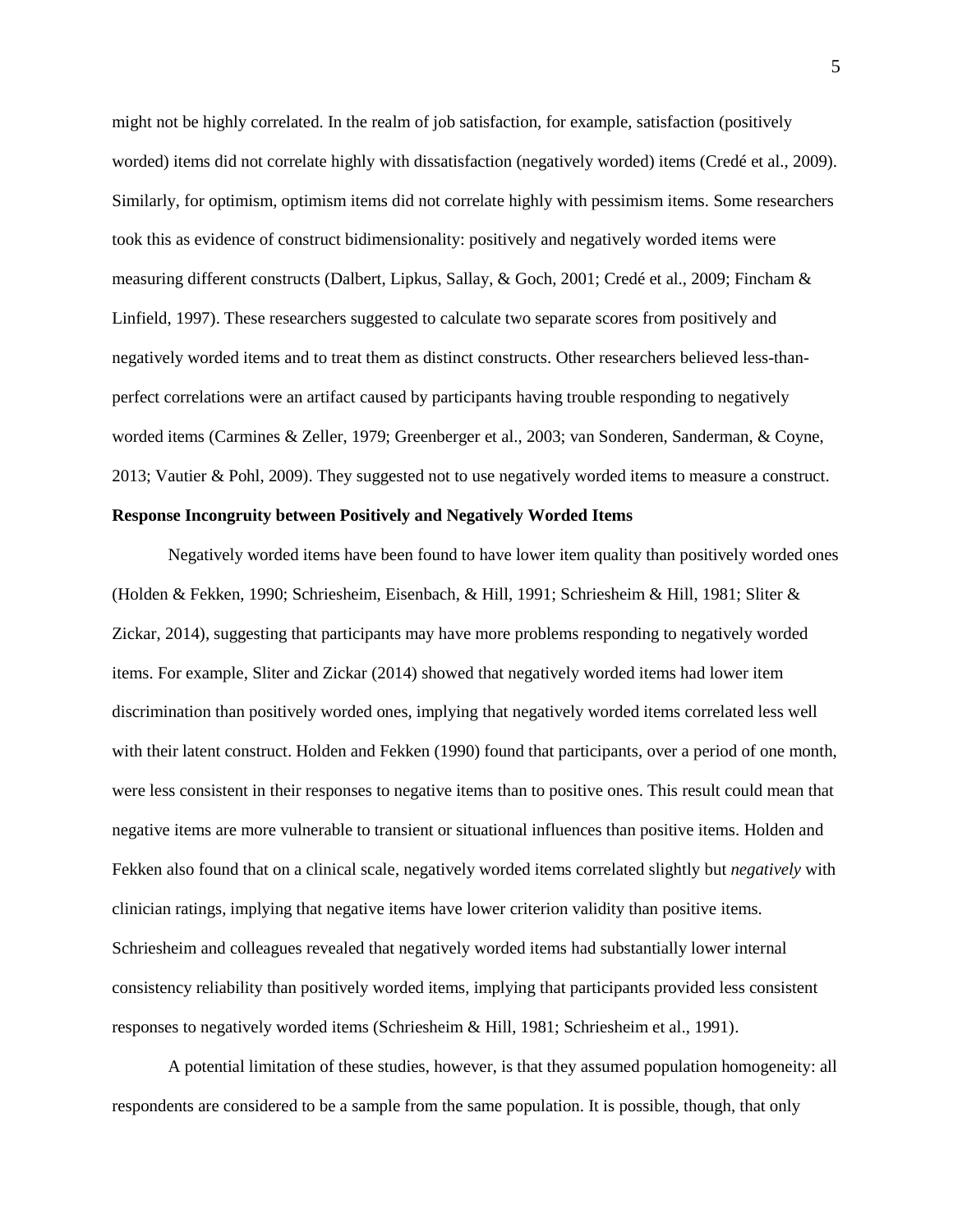some—not all—of the respondents have trouble with negatively worded items. Therefore, any research findings based on the assumption of population homogeneity is potentially misleading, if not fundamentally flawed.

There is some evidence that individual differences may influence the observed relationship between positively and negatively worded items. Some researchers have found that response inconsistency is correlated with certain personality constructs (de Jonge & Slaets, 2005; Michaelides, Koutsogiorgi, & Panayiotou, 2015; Quilty, Oakman, & Risko, 2006). Inconsistency was also found to be associated with low cognitive ability (Gnambs & Schroeders, 2017), with low reading ability (Corwyn, 2000; Marsh, 1996), and with trait anxiety (Tomás et al., 2013). Therefore, it is possible that the relationship between positively and negatively worded items, and thus the observed dimensionality of a construct, differs across individuals in a population. However, there is a dearth of research on potential population heterogeneity as such.

#### **Recovering Population Heterogeneity**

Factor mixture modeling (FMM) has been employed to investigate population heterogeneity (e.g., Lubke & Muthén, 2005; Raykov, Marcoulides, & Chang, 2016), and this approach may be employed to investigate population heterogeneity as related to positively and negatively worded items. In many statistical analyses, it is assumed that respondents all come from the same underlying population, hence population *homogeneity*. The possibility of population *heterogeneity* is not examined in many situations, partially due to the limitations of many analytical approaches. Usually, testing for population heterogeneity is possible only when researchers have prior knowledge regarding participants' characteristics. This is the case with between-group comparisons in *t*-tests or multi-group structural equation modeling (SEM) analysis. In a multi-group SEM, for example, Asian and White participants can be compared if information regarding ethnic group membership is available. In that case, the heterogeneity of Asian and White participants becomes an empirical question. Put differently, these analyses are only applicable when the information concerning the membership (e.g., Asian vs. White, male vs. female) is already known (i.e., observed).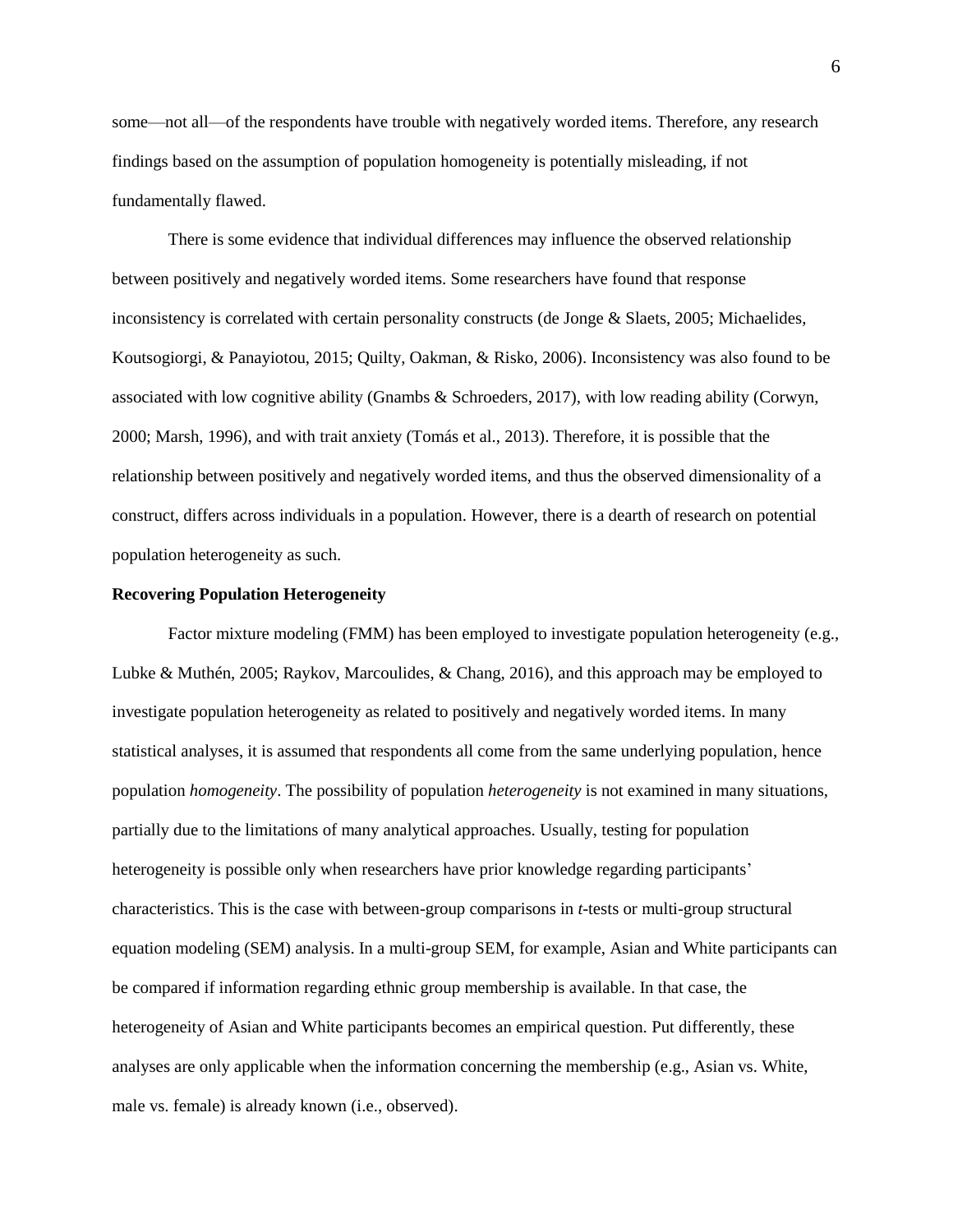In many situations, population heterogeneity may exist, but this is unknown. Similarly, the membership information concerning the possible sub-populations is also unknown (i.e., latent). An advantage of FMM is that it does not require researchers to have prior knowledge regarding group membership; instead, based on the data of the response variables, the algorithm searches for qualitatively distinct subgroups within the sample data. If identified, members of the same subgroup are qualitatively more similar to each other, but more different from those in other subgroups. FMM is thus a useful tool to explore patterns of hitherto unobserved heterogeneity.

#### **Purpose of the Current Study**

The purpose of the current study is to investigate possible incongruity in responses to positively and negatively worded items. As we have noted, previous studies have assumed population homogeneity in participants' response patterns. However, there is growing evidence of possible population heterogeneity in these situations. For example, in the area of research on organizational commitment, employees could be in qualitatively distinct subgroups, each with its own validity, antecedents, and outcomes (Kam, Morin, Meyer, & Topolnytsky, 2016). The same phenomenon (i.e., distinctly different subpopulations) may with respect to participants' responses to positively and negatively worded items. As noted earlier, individual differences in answering positively and negatively worded items have been identified (de Jonge & Slaets, 2005; Gnambs & Schroeders, 2017; Michaelides et al., 2015; Quilty et al., 2006). Therefore, the assumption of homogeneity in this specific situation needs to be investigated.

The current study is thus a timely investigation about the question of potential population heterogeneity in responses to positively and negatively worded items. As a preliminary study, we focus on a construct the dimensionality of which is currently a matter of some debate: job satisfaction. Although some past research did not show strong evidence for differential validity between satisfaction (positively worded) items and dissatisfaction (negatively worded) items (e.g., Hines, 1973), more recently, some research challenged this finding. In particular, Credé et al. (2009) found that job satisfaction and dissatisfaction items were imperfectly correlated, implying that the construct could be bidimensional.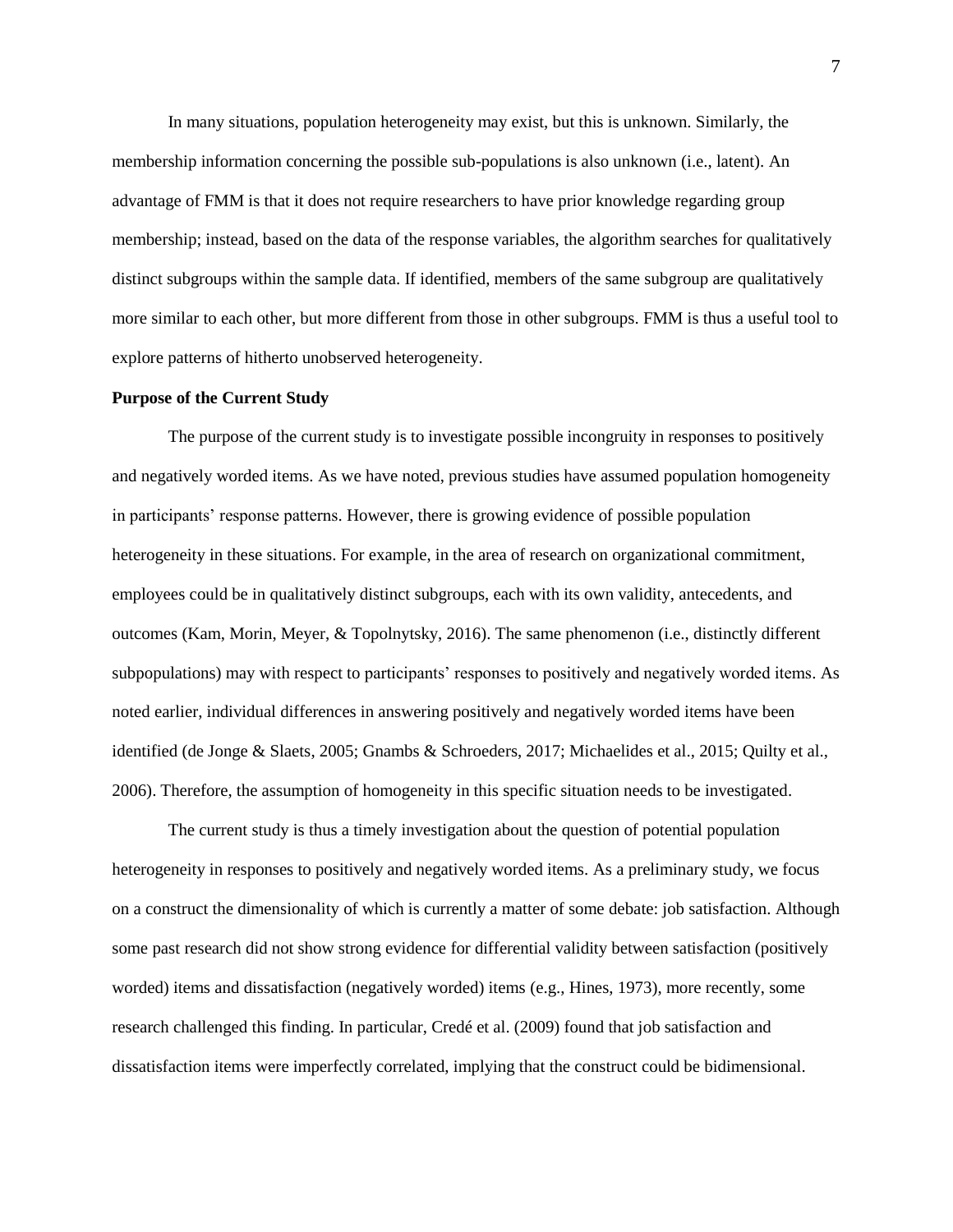Similar to other researchers, Credé et al. made an assumption of population homogeneity (i.e., the bidimensionality of job satisfaction applies to everyone in the sample).

The current study investigates this assumption. If, for instance, a subgroup of respondents would have difficulty answering negatively worded items, then the overall correlation between satisfaction and dissatisfaction would be less than perfect, which could be mistakenly construed as evidence of bidimensionality for the entire group. If this reasoning is correct, exclusion of the subgroup that had difficulty in responding to negatively worded items should better recover the 'actual' correlation between satisfaction and dissatisfaction.

Although the current study focuses on job satisfaction, we would like to make it clear that we are using the construct of job satisfaction only as an example. Our aim is to propose a general analytical procedure for applied researchers, so that they can investigate the issue dimensionality of any construct of interest when positively and negatively worded items are involved.

## **Methods**

## **Participants**

 $\overline{\phantom{a}}$ 

The original sample was 828 full-time working respondents from the U.S. and Canada recruited by an online data collection company. For the purpose of screening out careless respondents, the survey included five instructed response questions that asked participants to select a particular response (e.g., 'strongly disagree') or skip an item. Previous research (Kam & Meyer, 2015a; Meade & Craig, 2012) has shown that instructed response questions are effective in screening out careless respondents. Kam and Meyer (2015a) also showed that careless responding can severely distort the correlation between positively and negatively worded items; as a result, screening out careless respondents could improve data quality. These findings were supported by other research (e.g., Huang, Liu, & Bowling, 2015). The final sample after screening out careless respondents<sup>2</sup> included 591 respondents  $(257 \text{ male and } 334 \text{ female})$ ;  $M_{\text{age}} = 42.53$ ,  $SD_{\text{age}} = 10.56$ ), who answered all the instructed questions correctly. Although other parts of

<sup>&</sup>lt;sup>2</sup> For procedural details of screening out careless respondents, please see Kam and Meyer (2015a).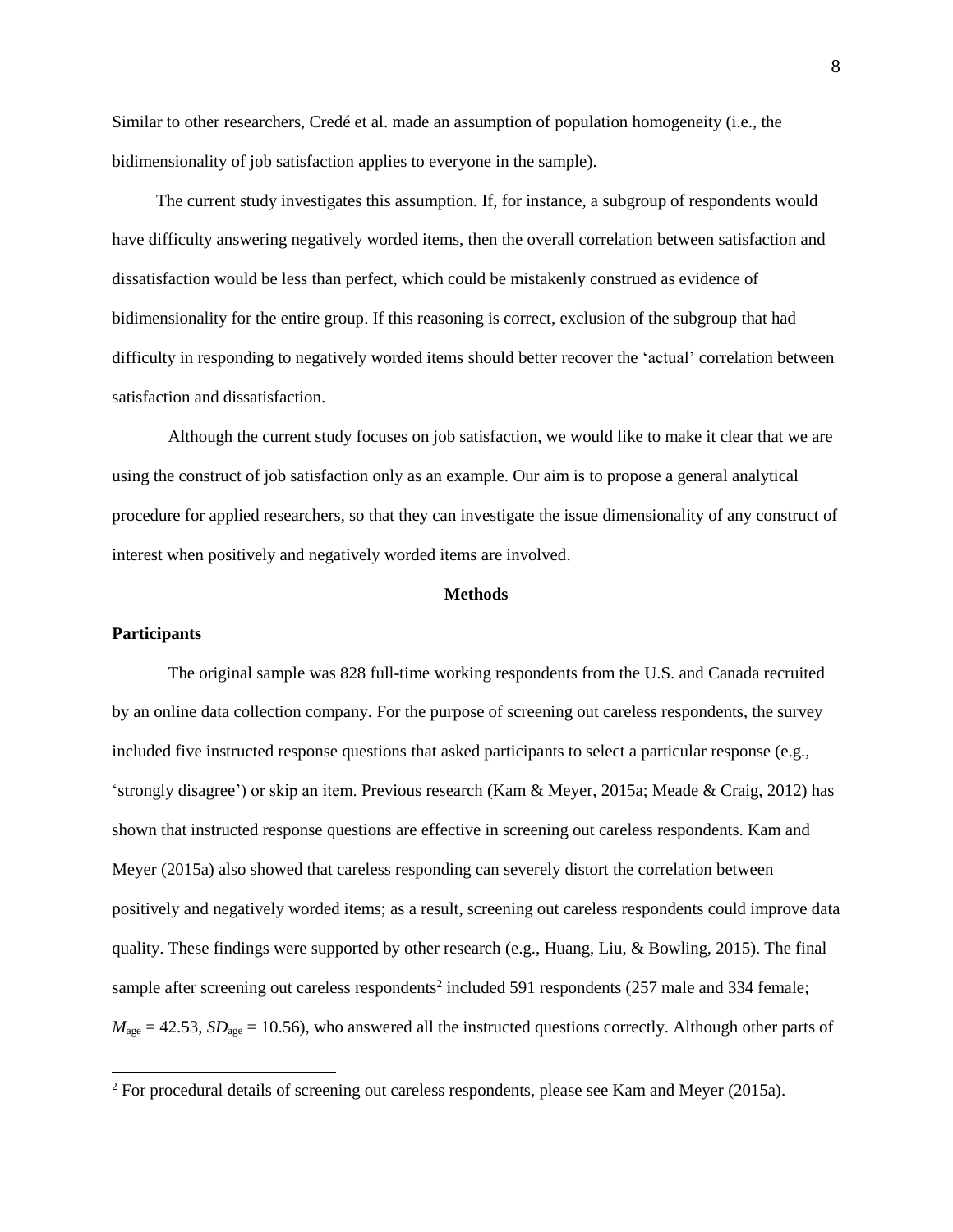the data have been analyzed for other issues and published elsewhere (Authors), the findings reported here have not been previously published.

### **Instrument**

We designed five pairs of overall job satisfaction items by adapting existing items from the literature. Two items in a pair are parallel in wording. For example, a satisfaction item was 'Considering everything, I am satisfied with my job,' and the corresponding dissatisfaction item was 'Considering everything, I am dissatisfied with my job'. Parallel items ensure that the only difference between them was item wording direction (i.e., satisfied vs. dissatisfied). All items were worded such that participants were encouraged to consider their overall impression about their job, as opposed to a specific aspect. Previous research (Wanous, Reichers, & Hudy, 1997) has found that a custom-made, one-item job satisfaction item has considerable validity, and therefore our five-item scale should be an even better measure of the construct. The items are shown in Supplementary Material S2.

To facilitate the interpretation of the results, all satisfaction and dissatisfaction items were coded such that a higher value represents higher satisfaction. Therefore, when job satisfaction correlated perfectly with job dissatisfaction, their latent correlation would be  $+1$  (rather than  $-1$ ) in the current study.

## **Analytical Procedure**

The data analyses were done by using the factor mixture modeling program under Mplus 7.11 (Muthén & Muthén, 1998-2017). The procedural steps for testing response incongruity between positively and negatively worded items are shown in Figure 1. These procedural steps are similar to those used to examine the Trait  $\times$  Method interaction under the MTMM framework proposed by Litson et al. (2017). We will discuss the major differences between them in Discussion section later.

The fit of the single-class configural invariance models is first examined (Step 1). Positively worded (job satisfaction) and negatively worded (job dissatisfaction) items loaded on two separate factors, and the factors were allowed to covary with each other (Figure 2). One reference item was chosen for positively worded items and another for negatively worded items to have the loading of 1. These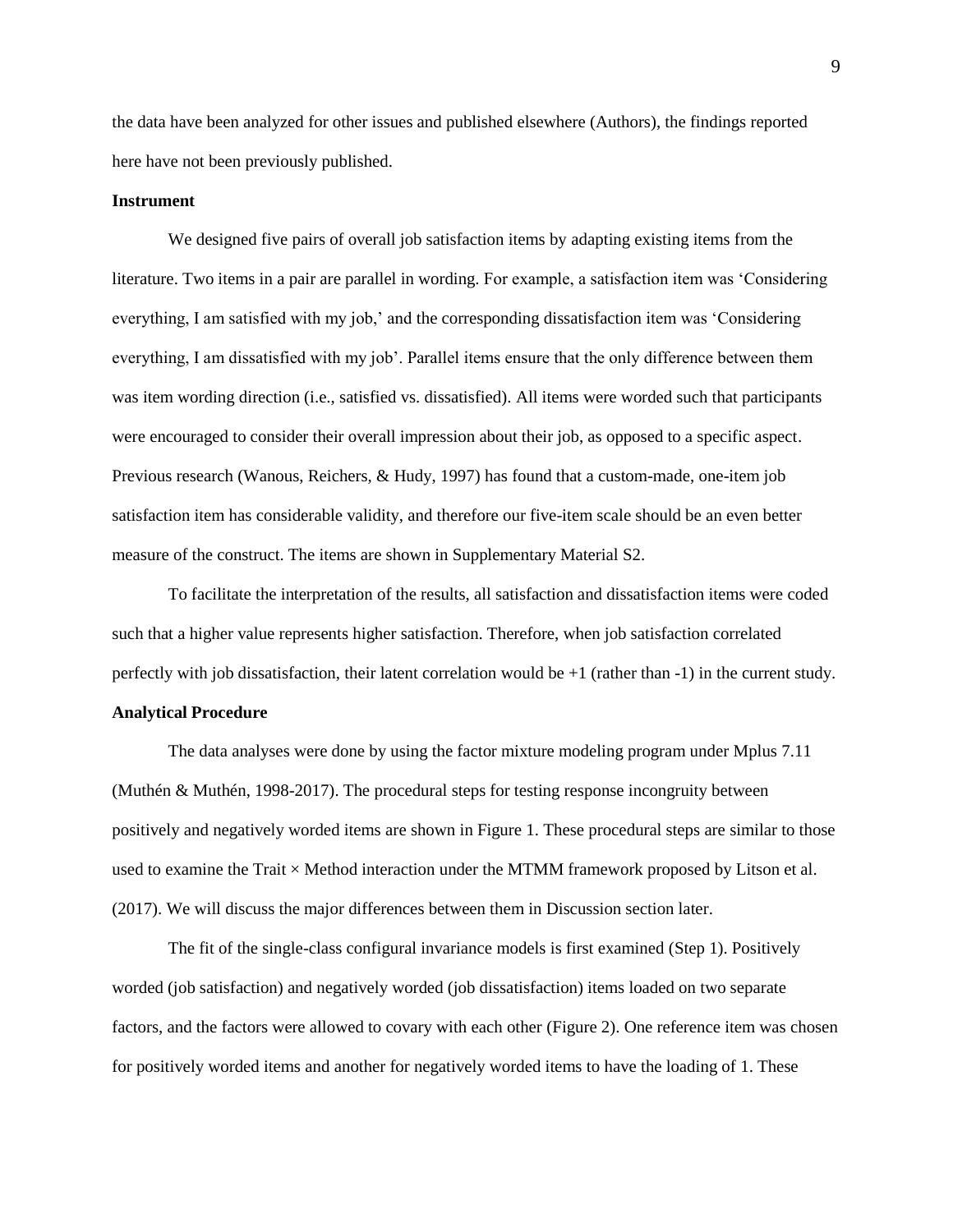reference items had item intercepts of 0 so that factor means could be estimated. This can be observed with the following model specifications (Litson et al., 2017):

 $y_{1jk} = \tau_{1jk} + \varepsilon_{1jk}$ , when the reference item is item 1 for method *j* (*i* = 1)

 $y_{ijk} = \alpha_{ijk} + \tau_{ijk} + \varepsilon_{ijk}$ , for other items

where *y* refers to the observed item score, τ refers to true construct scores, *i* refers to item number, *j* refers to a specific method, and *k* refers to class number from 1 to *c* (when a multi-class model is specified).

Factor means (τ) can be estimated from the mean score of the reference item  $(y_{1ik})$ . In addition, when a scale is comprised of items with parallel wording, failure to account for covariance due to item parallel wording will bias trait variance (Cole, Ciesla, & Steiger, 2007). Therefore, residual covariances were added between each pair of parallel items. If the fit of this model was good, we tested a more parsimonious model of weak invariance in which loadings of parallel items between positively and negatively worded items were constrained to be identical. Weak invariance is necessary to test equality of factor variances between satisfaction and dissatisfaction. If the fit did not deteriorate significantly, we tested an even more parsimonious model of strong invariance, in which item intercepts were constrained to be identical between parallel items. Strong invariance (i.e., equal factor loadings and item intercepts) is necessary to test equality of factor means between satisfaction and dissatisfaction. If the fit did not significantly worsen, we examined the strict invariance model in which factor loadings, item intercepts, and item residual variances were all constrained to be equal between parallel items. Comparisons among these nested models were made using the Satorra-Bentler chi-square difference statistic (Satorra, 2000) because robust maximum likelihood (MLR) estimator was used for data that deviates from multivariate normality. A non-significant chi-square statistic means that a more constrained model (e.g., weak invariance) does not fit significantly worse than a less constrained model (e.g., configural invariance), and thus the more constrained model is preferred.

After establishing the best single-class model, we proceeded to test a model with one additional class (Step 2). Using factor mixture modeling (FMM), we specified the number of classes to be two. The general specification of the model was the same as the single-class configural invariance model, except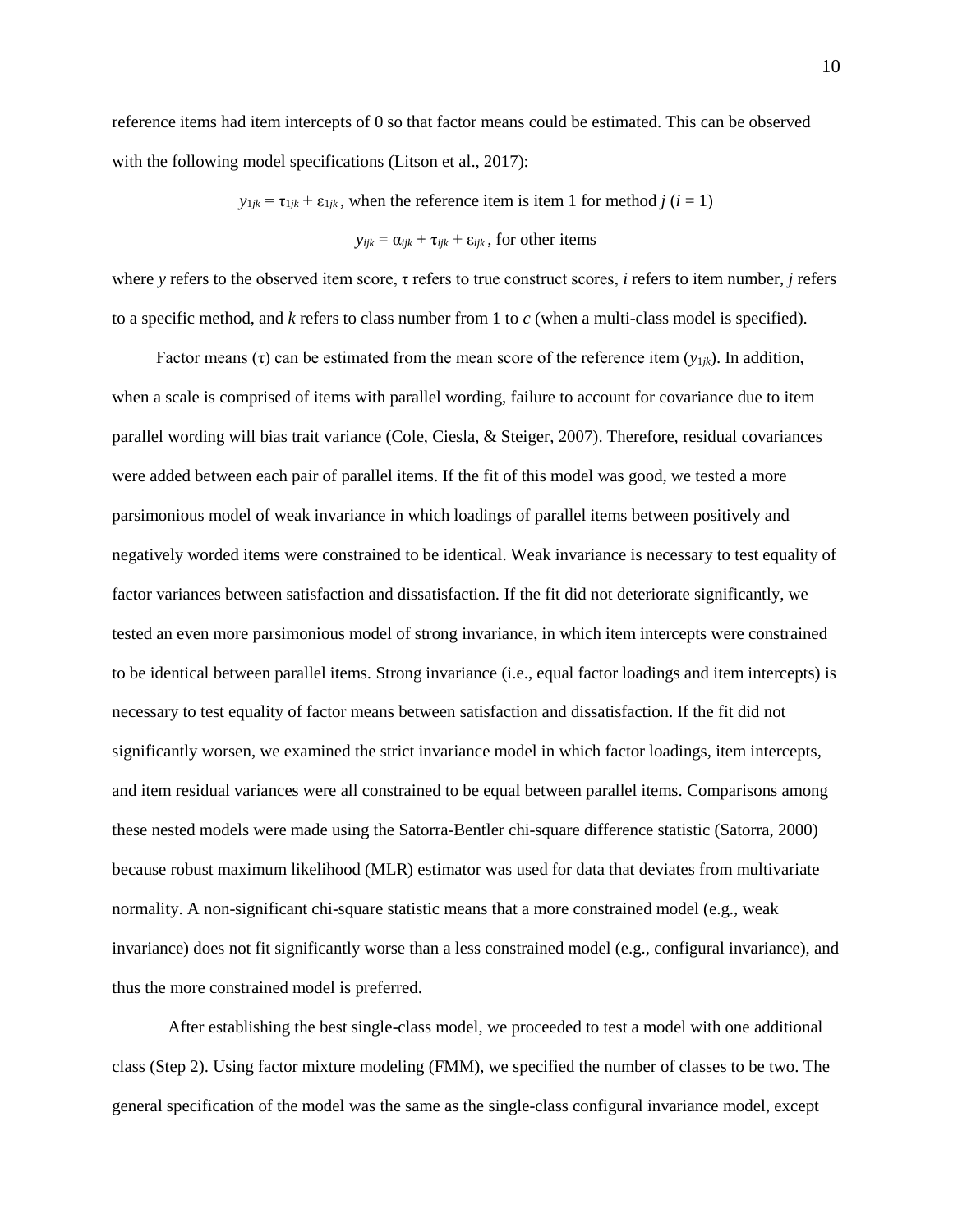that model parameters were allowed to differ across classes. The factor loading of the reference items was still constrained to be 1 in both classes. If the baseline model fitted well, we proceeded to examine model parameters to test the possibility of invariance models (i.e., weak, then strong, then strict invariance) between methods within the same class (Step 2) and between classes (Step 3). We tested measurement invariance between methods within each class first, and then tested measurement invariance between classes, because our main purpose is to test comparability between positively and negatively worded items. Testing of measurement invariance between classes is a secondary concern, simply to derive a more parsimonious model.

Model comparisons were facilitated by referencing Akaike's information criterion (AIC) and Bayesian information criterion (BIC). A model with lower AIC and BIC values is preferred. Previous research has shown that BIC outperforms AIC in class identification (cite). Although not used for class selection, entropy indicates certainty of class assignment among respondents, with a higher value potentially indicating better accuracy in this process. After identifying the best model in the two-class models, we tested three-class models with one additional class. The process of adding additional classes stopped when all invariance models did not converge or when the best higher-class model fitted worse than the best model with one less class. Equality of variance, factor means, and factor correlations were considered after the best model was identified (Step 4). Previous research suggested the possibility of response inconsistency among positively worded items or among negatively worded items. When inconsistency was found in at least one class, we examined respondents' raw responses to positively or negatively worded items (Step 5).

#### **Results**

#### **Single-class Models**

Configural invariance model (CMI<sub>1</sub>) fit the data well ( $\chi^2$  = 82.81, *df* = 29, *p* < .001, TLI = .97, CFI  $= .96$ , RMSEA = .06, SRMR = .04). All factor loadings were sizeable, with standardized  $\beta s$  ranging from .69 to .85 (detailed results not shown) and all statistically significant. The factor correlation between job satisfaction and dissatisfaction was estimated to be .76 (95% C.I.  $=$  [.70, .82]), suggesting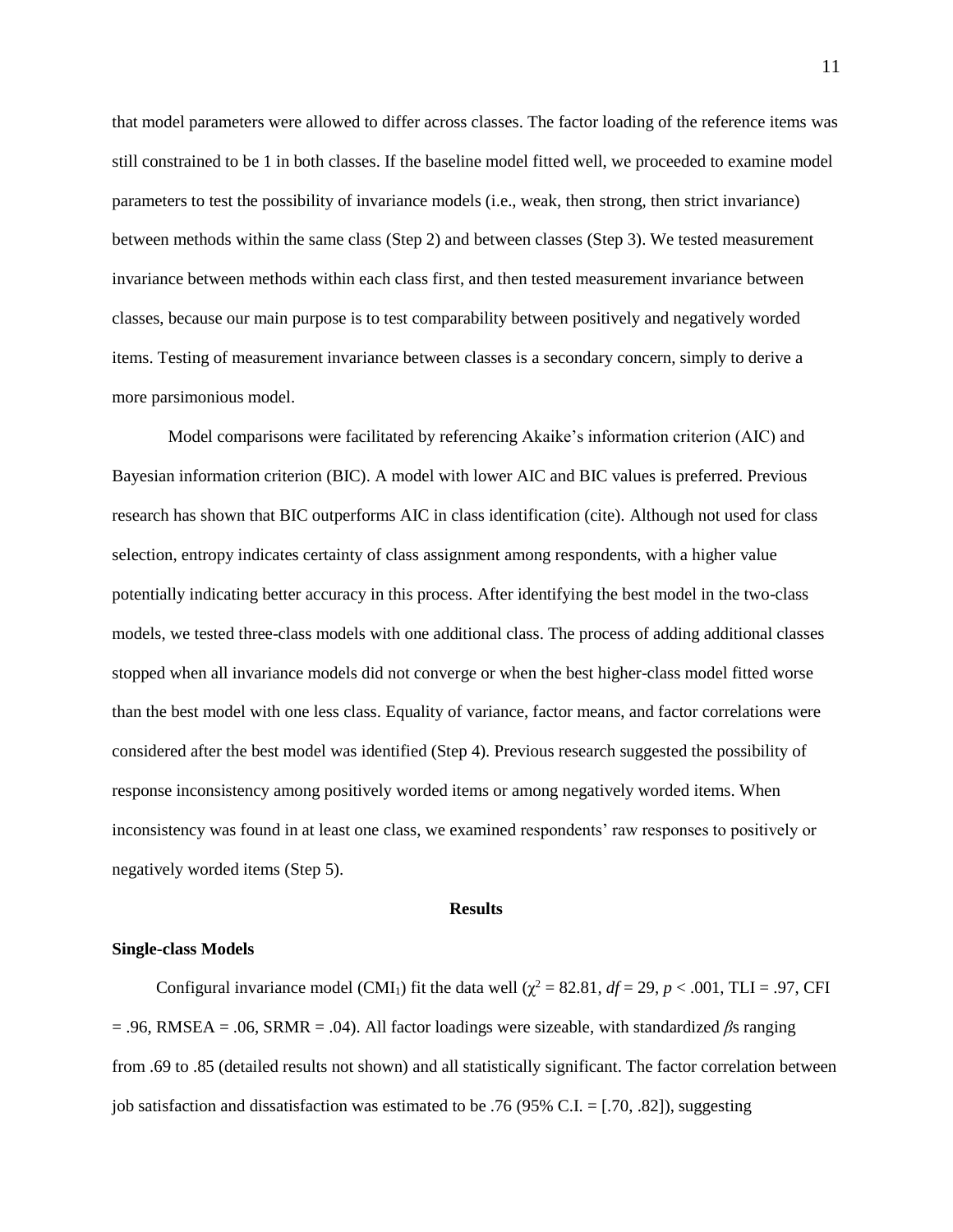bidimensionality. Two of the five-item residual covariances were statistically significant (.13 and .18 respetively, *p*s < .03), suggesting a weak effect of parallel item wording. A more parsimonious model of weak invariance fit the data statistically worse ( $\Delta \chi^2 = 18.24$ ,  $\Delta df = 4$ ,  $p = .001$ ), indicating that item factor loadings differ between job satisfaction items and dissatisfaction items. Due to the much-less-than-perfect factor correlation (i.e., .76) and the metric non-invariance, applied researchers may conclude that job satisfaction and dissatisfaction are distinct yet related constructs, with positively and negatively worded items demonstrating non-comparable qualities that should not be summed together to form a total score.

### **Two-class Models**

The two-class configural invariance model (CMI2) showed an improvement in fit compared to the one-class model, as indicated by the former's lower BIC and AIC values (see Table 1). The results pointed to possible population heterogeneity, and thus it may not be appropriate to assume that all respondents came from the same population, as previous research on job satisfaction typically did. The data showed a majority class (with  $\sim$ 78% of respondents) and a minority class ( $\sim$ 22%).

The majority class had similar values of unstandardized factor loadings across the items of job satisfaction and those of dissatisfaction, with reasonably small standard errors in these parameter estimates (*SE*s < .07). The second class, in contrast, featured fluctuating unstandardized factor loadings even within the item group of job satisfaction or that of dissatisfaction, with unreasonably large standard errors (*SE*s = 0.36 to 2.02). The large standard errors suggest that FMM has severe difficulties in parameter estimation in the minority class. Given the estimation uncertainty in this class, we reasoned that it would not be meaningful to test weak invariance between classes, as the establishment of weak invariance between classes could simply be the result of large standard errors in the second (minority) class. We will return to this issue of large standard errors in the minority class later. For now, we proceed to test measurement invariance between methods (i.e., positively vs. negatively worded items) in the first (majority) class.

The model with weak invariance between methods in the majority  $(WMI<sub>2</sub>)$  class had lower BIC and AIC values, meaning that the new model fit the data better. The size of the class allotment did not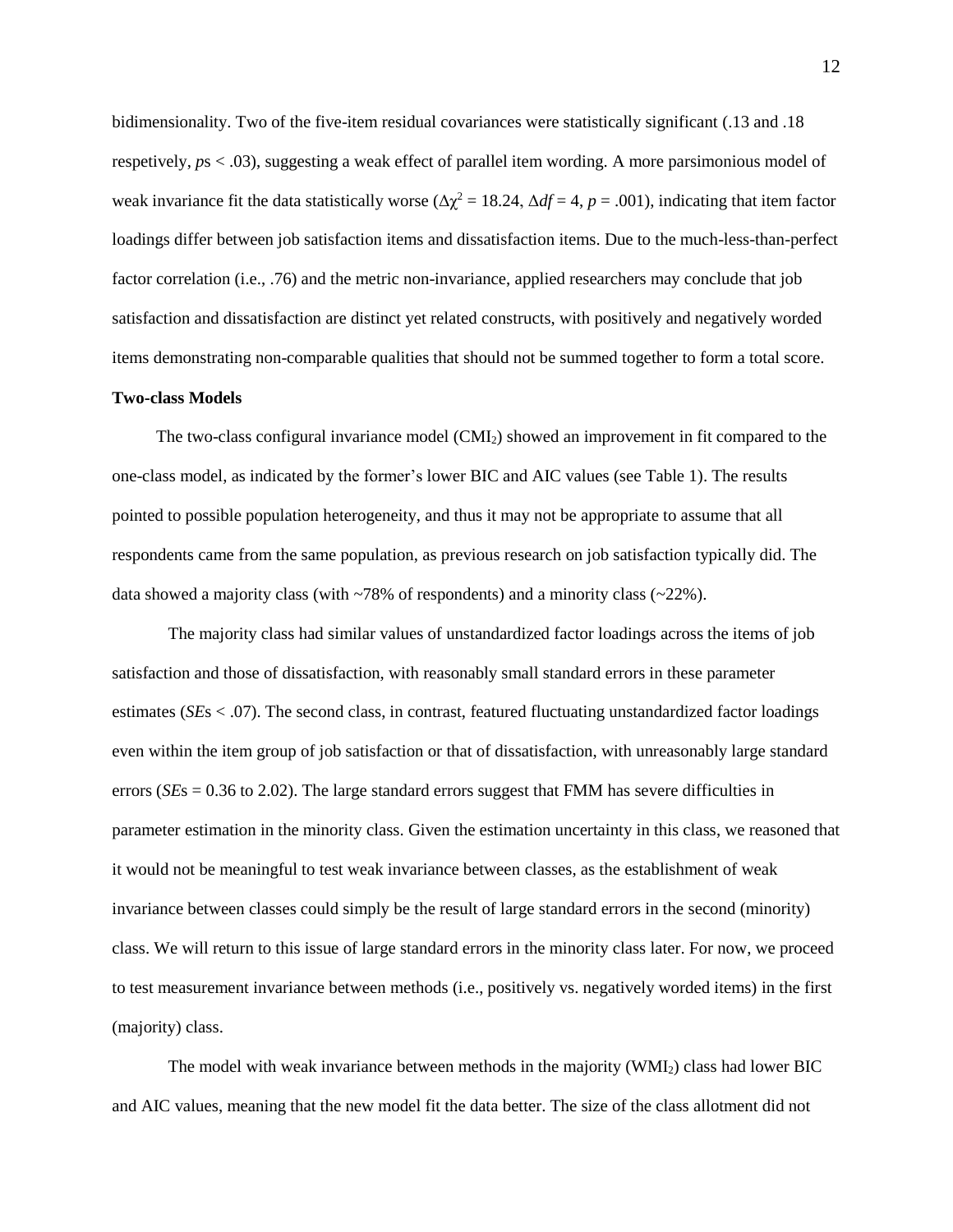change much from the previous model. The best model, however, was the one with strong invariance between methods in the majority class, as it had even lower BIC and AIC values (Table 1). Further analysis showed that the strict invariance model (StMI2) featured non-replicable likelihood value and improper solution (an abnormally large factor loading and an even larger standard error in one item in class 2). We also inspected the confidence interval for those unstandardized residual variances in the SMI<sup>2</sup> model. The residual variances were consistently larger for job dissatisfaction than for job satisfaction in the majority class, meaning that the between-method strict invariance model is likely untenable. Therefore, we concluded that the best two-class model was the model with strong betweenmethod invariance in the majority class (SMI2).

#### **Three-class Models**

The three-class configural invariance  $(CMI_3)$  model failed to produce replicable maximum likelihood values. The best maximum likelihood values also fluctuate wildly, suggesting substantial instability of the solutions. Therefore, we concluded that the best solution was the two-class solution, with strong between-method invariance in the majority class (i.e., Model SMI<sup>2</sup> in Table 1).

#### **Testing for Invariance and Strict Unidimensionality between Methods**

We tested equality of factor means and factor variance in the majority class in our SMI<sub>2</sub> solution. The higher BIC and AIC values in the mean equality model suggested that job satisfaction and dissatisfaction, although having seemingly comparable factor means (3.91 vs. 4.03), are still statistically different. The results mirror previous findings that respondents have a slightly stronger tendency to disagree with negatively worded personality items than to agree with positively worded personality items (Kam, 2017). As a result, personality scores measured by negatively worded items generally have higher means than those measured by positively worded ones.

The higher BIC and AIC values in the variance equality model also suggest that job dissatisfaction has significantly higher variance than job satisfaction (0.79 vs. 0.56). Finally, the confidence interval for the latent correlation between satisfaction and dissatisfaction does not include 1 (estimated 95% C.I. = .87 [.82, .92]). Results thus suggest that job satisfaction-dissatisfaction is not a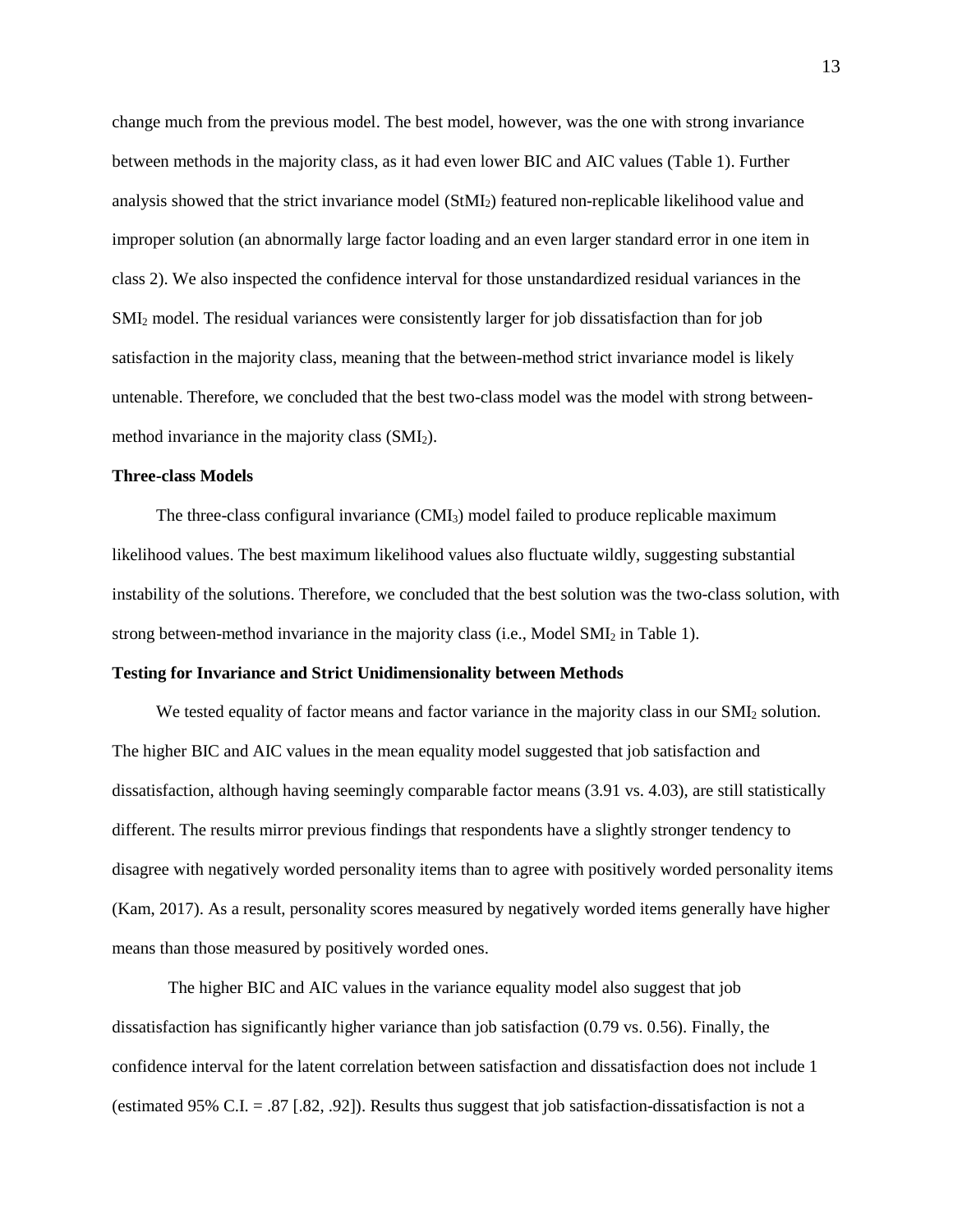strictly unidimensional construct. Later, we will test whether job satisfaction-dissatisfaction was an essentially unidimensional construct in the majority class. Due to the exceptionally large standard errors in the minority class, again it would not be meaningful to test measurement invariance and equality of mean and variance in this class.

The final parameter estimates in the two-class strict invariance solution are shown in Table 2. The factor loadings of the majority class were all sizeable, and the correlation between job satisfaction and dissatisfaction was strong. In the minority class, in contrast, both the factor loadings and the construct correlation suffer from large standard errors. The large standard errors imply that there is possible problem in participants' response patterns, and thus we proceed with this analysis.

#### **Testing Essential Unidimensionality**

According to the recent discussion by some methodologists (e.g., Reise et al., 2016; Rodriguez, Reise, & Haviland, 2016), it is often unrealistic to assume strict unidimensionality (e.g., perfect correlation between job satisfaction and dissatisfaction items). Items are supposed to measure a wide domain of a construct, and restricting item content to a specific aspect of the construct potentially hinders validity (Kam & Meyer, 2015b). For example, including the positive items of a construct (e.g., emotional stability items) may lead to insufficient sampling on the negative end of the same construct (neuroticism items). In addition, measuring a construct with only one particular method (e.g., regular-keyed items only) conflicts with the idea of multimethod measurement (MTMM; Campbell & Fiske, 1959).

Therefore, instead of pursuing strict unidimensionality, researchers recently suggested that the goal should be 'essential' (Gu, Wen, & Fan, 2017; Reise et al., 2016) or 'approximate' unidimensionality (Raykov & Marcoulides, 2016). The idea is that a construct can be considered unidimensional if the common trait factor among all items accounts for most of the construct variance. Gu et al. (2017) suggested calculating an ECV index to examine the strength of the common factor in a bifactor model. Unfortunately, FMM does not allow the specification of a bifactor model to measure ECV while keeping the class membership of the respondents to be the same in our previous analysis. Therefore, to calculate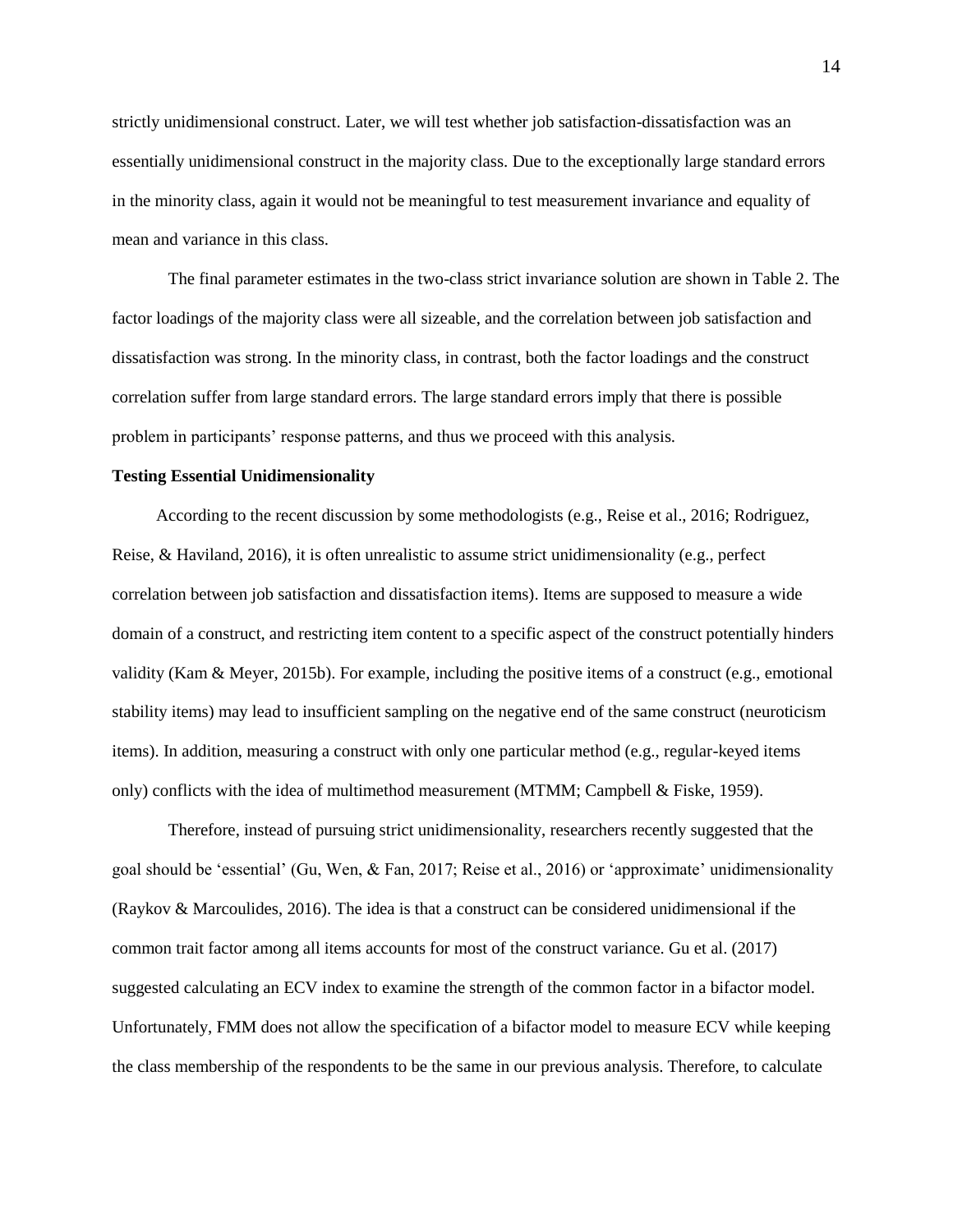ECV, we extracted participants' class membership and specified a different multitrait-multimethod (MTMM) model for the majority class (i.e., class 1).

We set up a bifactor model in which all items load on an overall factor and negatively worded items load on a method-specific factor. The calculation of explained common variance (ECV) is as follows:

$$
ECV = \frac{\sum_{i=1}^{10} \lambda_{gi}^2}{\sum_{i=1}^{10} \lambda_{gi}^2 + \sum_{i=6}^{10} \lambda_{si}^2}
$$

where  $\lambda_g^2$  = factor loading of the common latent factor,  $\lambda_s^2$  = factor loading of the method-specific factor,  $i =$  specific item number, with positively worded items ranging from 1 to 5 and negatively worded items ranging from 6 to 10. Gu et al. (2017) suggested that if the common factor (e.g., overall job satisfaction) explains more than 75% of the trait variance (i.e.,  $ECV \ge .75$ ), researchers could assume essential unidimensionality even though the construct is not strictly unidimensional.

We therefore extracted class memberships from FMM and fit a bifactor model. First, we continued to find metric equivalence between satisfaction and dissatisfaction items under the common trait factor in this bifactor model. Second, results showed that ECV is .87 in the majority class, meaning that the common trait factor explains about 87% of the variance while the method-specific factor explains about 13% of the variance.<sup>3</sup> Given the large trait variance as compared to the method variance in the majority class, the job satisfaction construct is not strictly unidimensional but can be regarded as essentially unidimensional. We did not examine ECV in the minority class because the problematic item response patterns in this class render the examination not meaningful.

l

<sup>&</sup>lt;sup>3</sup> Note that these ECV estimates do not include variances from residual correlation, because the purpose is to compare trait variance and the negative-wording method variance. The ECV cutoff value recommended by Gu et al.'s (2017) simulation was also based on the comparison between trait variance and method variance without correlated residuals.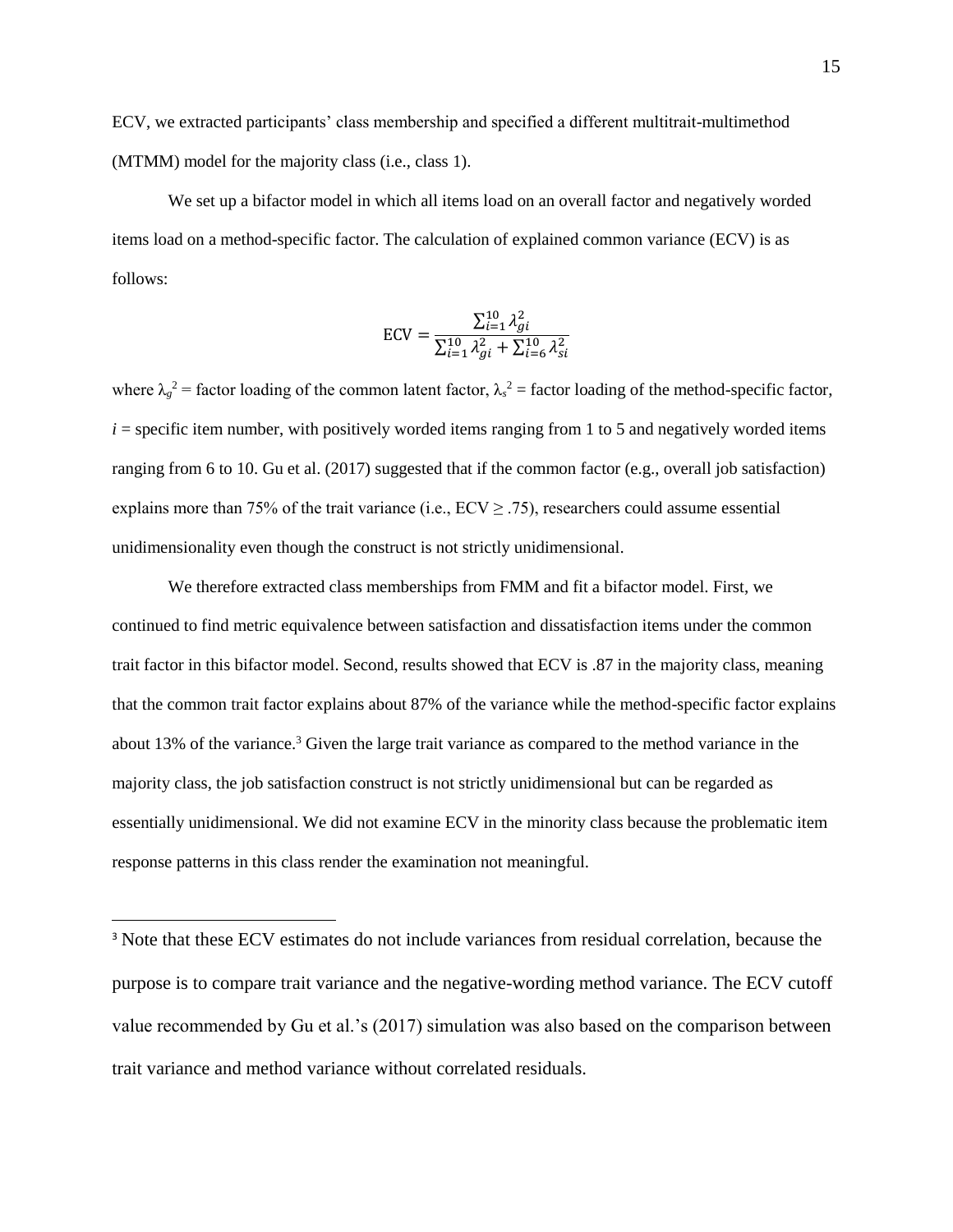#### **Examining Response Patterns**

We examined the response pattern with two indices. The first index is the difference (*d*) between the maximum response value and the minimum response value within items of the *same wording* direction for each respondent *j*'s responses. We calculated one value (*d*js) for job satisfaction items and another  $(d_{id})$  for job dissatisfaction items. A higher *d* value implies more inconsistency even among items with the same wording direction across an individual's responses. The second index is the inconsistency index (denoted as  $i<sub>is</sub>$  for job satisfaction and  $i<sub>id</sub>$  for job dissatisfaction) for each respondent. Respondents have the value of 1 for *i*js when they answer 'agree' or 'strongly agree' to a job satisfaction item but 'disagree' or 'strongly disagree' to another job satisfaction item. Otherwise, the respondent will have the value of 0. We conducted the same calculation for the  $i_{id}$  value with job dissatisfaction items. The  $i$ indices help us evaluate the extent to which respondents give consistent answers to items with the same wording direction.

We compared the *d* indices between the majority and minority classes. Results showed a nonsignificant difference for  $d_{\text{is}}$ , 0.77 (*SD* = 0.81) vs. 0.71 (*SD* = 0.84),  $t(197.04) = 0.74$ ,  $p = .46$ , Cohen's  $d = 0.075$ , effect size  $r = .038$ . For  $d_{id}$ , however, the majority group had significantly smaller value than the minority group,  $0.89$  (*SD* = 0.92) vs. 2.73 (*SD* = 0.74),  $t(247.31) = -23.74$ ,  $p < .001$ , Cohen's  $d = -$ 2.197, effect size *r* = -.739. In other words, the difference between the two classes in response consistency mostly involves job dissatisfaction items. When we further analyzed the *i* indices for both classes (Table 3), again we discovered that the minority class has the most trouble in providing consistent responses to dissatisfaction items. In contrast, the percentage of respondents giving consistent responses to both satisfaction and dissatisfaction items appears to be much larger for the majority class. These results suggest that an obvious difference between the two classes was participants' ability to provide consistent responses among dissatisfaction items: respondents in the minority class do not provide consistent answers to dissatisfaction items.

## **Discussion**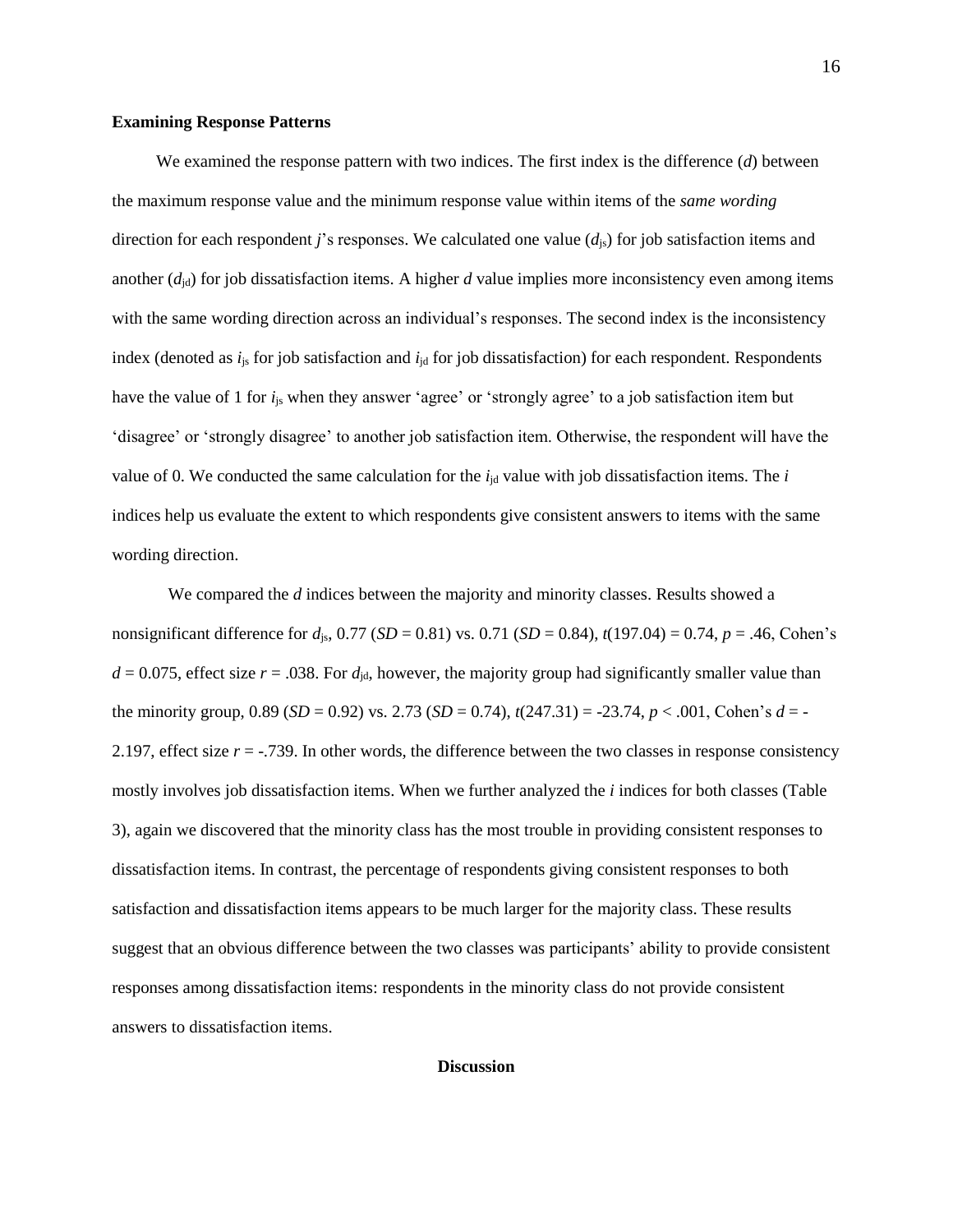The current study applied FMM to examine the possibility of population heterogeneity in responses to positively worded and negatively worded items. We included only careful respondents because careless ones have been shown to bias construct correlation in the direction of favoring bidimensionality (Kam & Meyer, 2015a). Whereas previous researchers have tended to examine construct dimensionality with simple factor analytic models, we have empirically demonstrated that FMM was able to meaningfully identify two distinct groups of respondents. Each group shows distinct response behaviors to positively and negatively worded items. Most interestingly, measurement invariance between methods was found for the group that apparently has no major problem answering positively and negatively worded items. A flow diagram delineates the process of data analysis (Figure 1), and two syntaxes with detailed explanations are provided for applied researchers who are interested in conducting similar analyses (please refer to Supplementary Material S1 and S2). In the present article, we have illustrated the utility of this method to help resolve the dimensionality debate of a popular construct (job satisfaction).

The debate regarding the dimensionality of job satisfaction started decades ago (Herzberg et al., 1957) and has not been entirely resolved. Employing exploratory factor analysis, researchers have found that a two-dimensional solution fits the data better than a unidimensional one (Credé et al., 2009). At the same time—and given that job satisfaction has an affective component—theorists have recently suggested that satisfaction possibly differs from dissatisfaction, mirroring the distinction between positive and negative affect in the emotion literature (Judge, Weiss, Kammeyer-Mueller, & Hulin, 2017). Our results, however, do not show strong support for the two-dimensional interpretation. Instead, we discovered a class of respondents, a little over 20% of them, who mostly give inconsistent answers to dissatisfaction items. As a result, FMM was unable to accurately estimate the correlation between satisfaction and dissatisfaction for this group, as shown by the large standard error in the correlation estimate. The implication is that when researchers assume population homogeneity without testing for it, inconsistent responses may lower the correlation between satisfaction and dissatisfaction, thus exaggerating the distinction between the two. We suspect that similar results may have been obtained for other constructs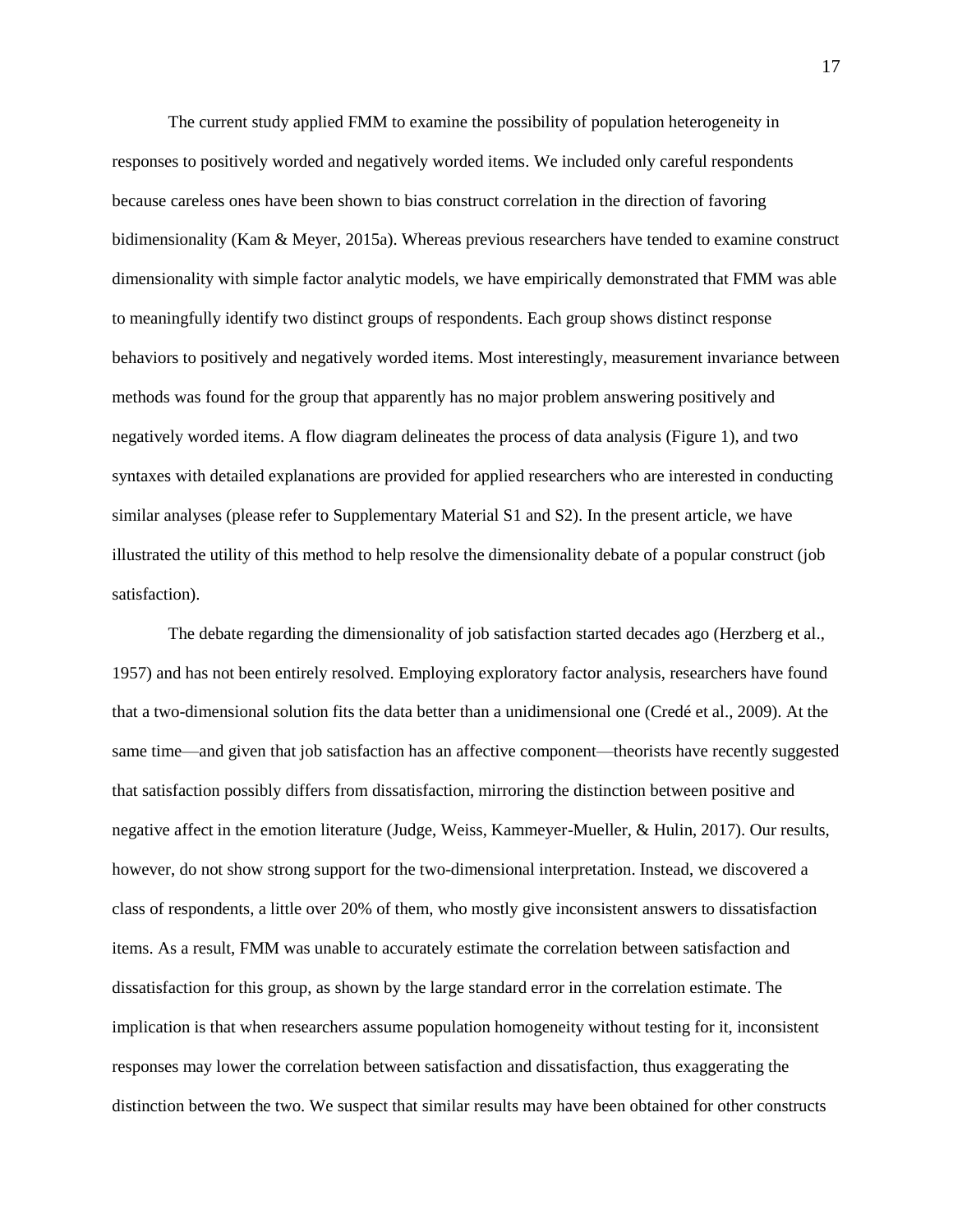embroiled in dimensionality debates. Therefore, we propose a procedure for testing population heterogeneity in the context of examining construct dimensionality (Figure 1), which we hope may shed light on these decades-old debates.

In addition to construct dimensionality, our procedure may contribute to the discussion regarding the psychometric distinction between positively and negatively worded items. Psychometricians often claim that negatively worded items are psychometrically inferior to positively worded ones, and thus it has been suggested that negatively worded items be excluded from surveys (Lindwall et al., 2012; Magazine et al., 1996; Schriesheim et al., 1991; Schriesheim & Eisenbach, 1995; van Sonderen et al., 2013). Our results are consistent with this interpretation: participants experienced more difficulty giving consistent answers to the dissatisfaction items than to the satisfaction items. Fortunately, however, this appeared to be true only for a minority of the respondents. For the majority, not only did they have no problem answering job dissatisfaction items, but metric equivalence was found between satisfaction and dissatisfaction items, meaning that the two types are highly comparable. Rather than prolonging the unfruitful debate on whether to include negatively worded items (Lindwall et al., 2012), our method helps break the impasse by directing future effort to understanding why some respondents (around 20% in the current study) have trouble answering negatively worded items.

Using FMM to examine construct dimensionality is similar to Litson et al.'s (2017) use of FMM to study trait-method interaction. Their approach was originally intended for a general MTMM model, and thus may not apply specifically in the case of testing construct dimensionality. As a result, there are substantial differences between the two approaches. First, there are procedural differences. Their strategy was to first confirm the best between-method measurement invariance model among all the single-class solutions, and then assume the validity of this measurement invariance model in a higher-class solution. The rationale behind their strategy was perhaps practical: the number of estimated parameters can substantially diminish when some level of measurement invariance is assumed, thus alleviating computational difficulties. However, our results show that measurement invariance in a lower-class solution does not necessarily extend to higher-class solutions. When there is no substantial theoretical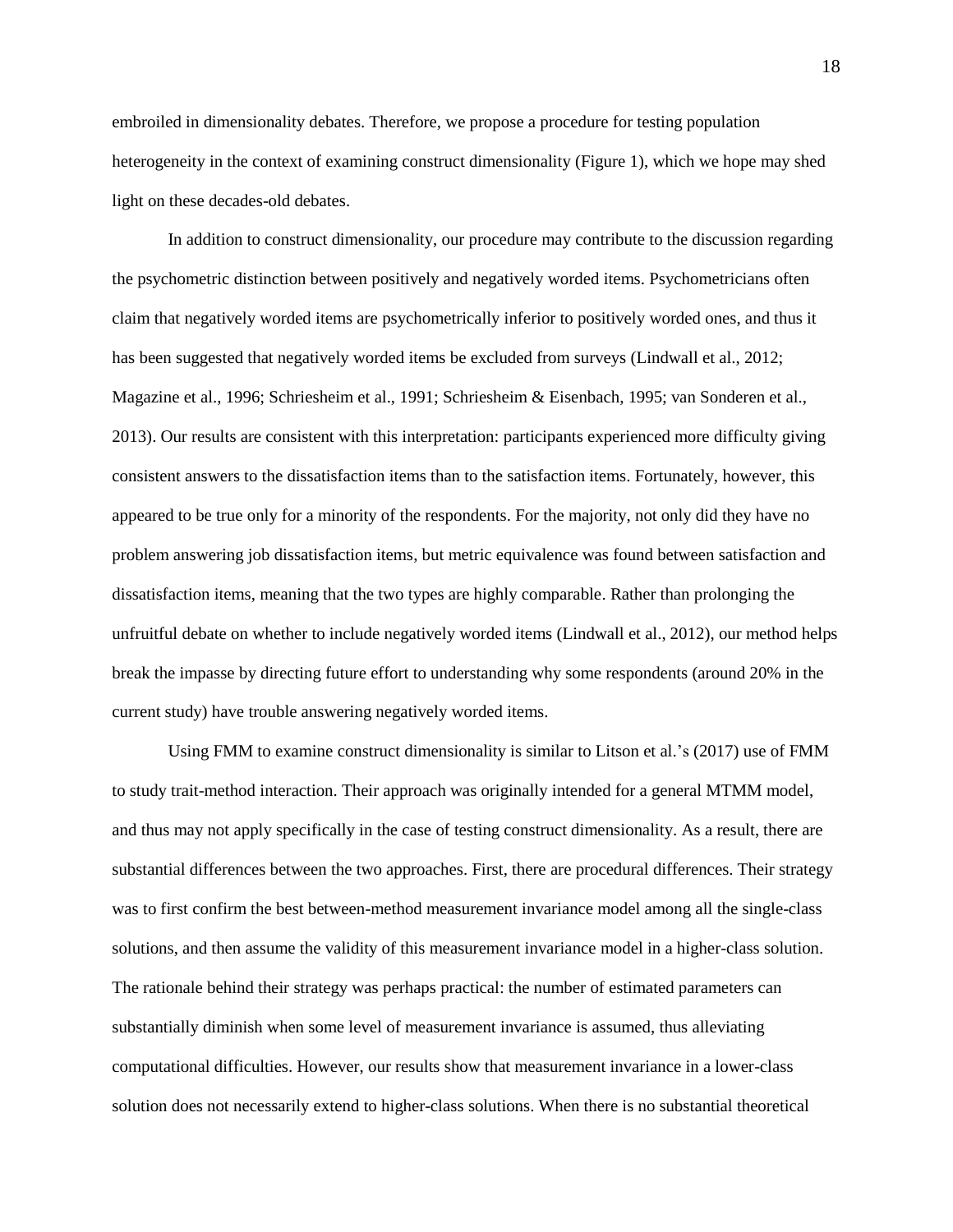reason to assume that between-method measurement invariance holds across classes, the best strategy would appear to be to test invariance within each class.

The second difference from Litson et al.'s (2017) approach is that our approach encourages response pattern analysis within each class, whereas their general approach does not. Although simulation research (Schmitt & Stuits, 1985) has considered the results of data quality on construct dimensionality, few studies, with the notable exception of Reise et al. (2016), have studied the impact of problematic response pattern in real data, as well as the influence of response pattern on factor correlations. Reise et al. (2016) examined the data pattern of respondents who fit well in a bifactor model but not in a unidimensional model. They found that many such respondents gave implausible responses to regularand reverse-keyed self-esteem items. The current study went beyond Reise et al. (2016) by conducting detailed item response pattern analysis. Whereas they found that some respondents have trouble answering positively worded items, negatively worded items, or both, we found that a large group of respondents have trouble answering negatively worded items in the current study. Using data provided by web surfers on an online site, Reise et al. (2016) could not consider the factor of careless responding in their study; as a result, their data could be severely degraded by careless responding.

Researchers, even psychometricians, often overlook the simple but important step of examining and possibly excluding careless respondents. A possible motive is researchers' reluctance to analyze smaller datasets with less power to find an effect. However, as the literature shows, careless responding can severely bias construct correlations (Kam & Meyer, 2015b; Huang et al., 2012). In a construct dimensionality study, a dataset with a substantial number of careless respondents may show attenuated relationships between positively and negatively worded items, causing a unidimensional construct to appear two-dimensional (Kam & Meyer, 2015b). After excluding careless respondents, the current study showed that *even some careful respondents*, who are generally able to give consistent answers to the satisfaction items, do not give consistent responses to the dissatisfaction items. To our knowledge, this is a novel finding.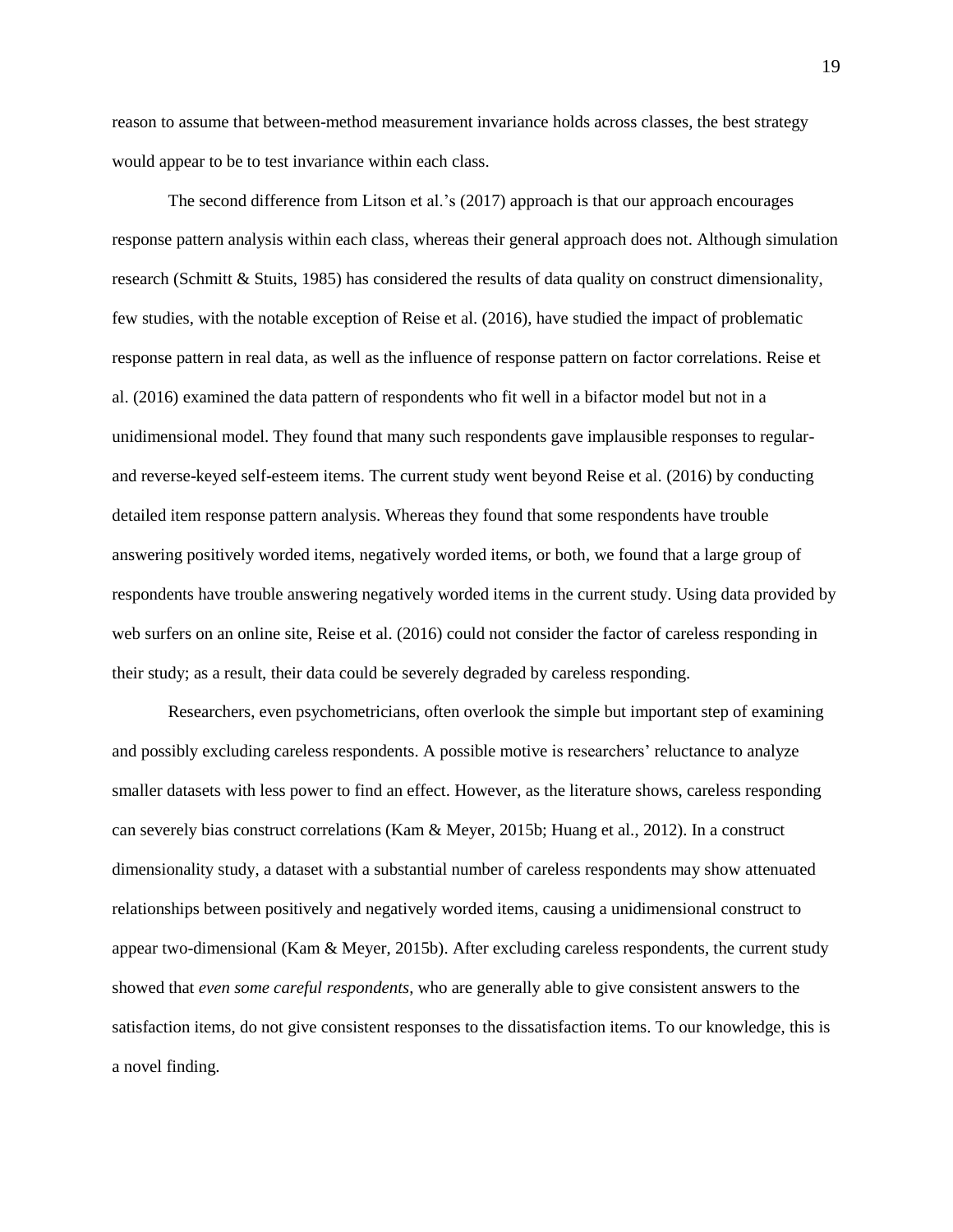Including careless respondents can also make the results difficult to interpret. For example, is an aberrant response pattern (e.g., 11434 among job dissatisfaction items) caused by participants' genuinely inconsistent response style or by inattentive responding? (Reise et al., 2016). To exclude careless respondents, we recommend the use of instructed response items (e.g., 'Please answer *Strongly Agree* to this item), which are simple but effective (Kam & Meyer, 2015b; Meade & Craig, 2012). When an a priori method to identify careless responding is not possible, various post-hoc methods (e.g., Mehalanobis distance combined with consecutive repeated responses) can be used (Kam & Meyer, 2015b; Meade & Craig, 2012).

As a helpful reminder, to investigate response incongruity, raw data responses instead of parceled data (as in Litson et al., 2017) should be used. Litson et al. were mainly concerned with method correlations at different levels of trait scores (i.e., trait-method interactions), whereas our purpose was in response incongruity among raw items. The use of parceled data would tend to obscure inconsistency among items.

There is a technical issue in using FMM to study population heterogeneity in construct dimensionality. Litson et al. (2017) suggest a maximum of 100,000 start values for a single-trait model. However, their recommendation is probably based on the assumption that a between-method measurement invariance model in a single-class solution can reasonably extend to a higher-class model, and thus many fewer estimators would need to be obtained in a higher-class solution. However, we did not find this assumption tenable in our data. Further, Litson et al. assigned a large number of items to three manageable parcels for their FMM analysis; this procedure drastically reduces the number of parameters to be estimated and may produce indicators with more amenable distributional properties. When item-level (as opposed to parcel-level) parameters are allowed to be freely estimated both between methods and between classes, we suspect that the number of iterations will need to increase substantially. Without systematic study, our experience suggests that 200,000 to 400,000 start values may be required when the number of parameter estimates is large.

## **Limitations and Future Research**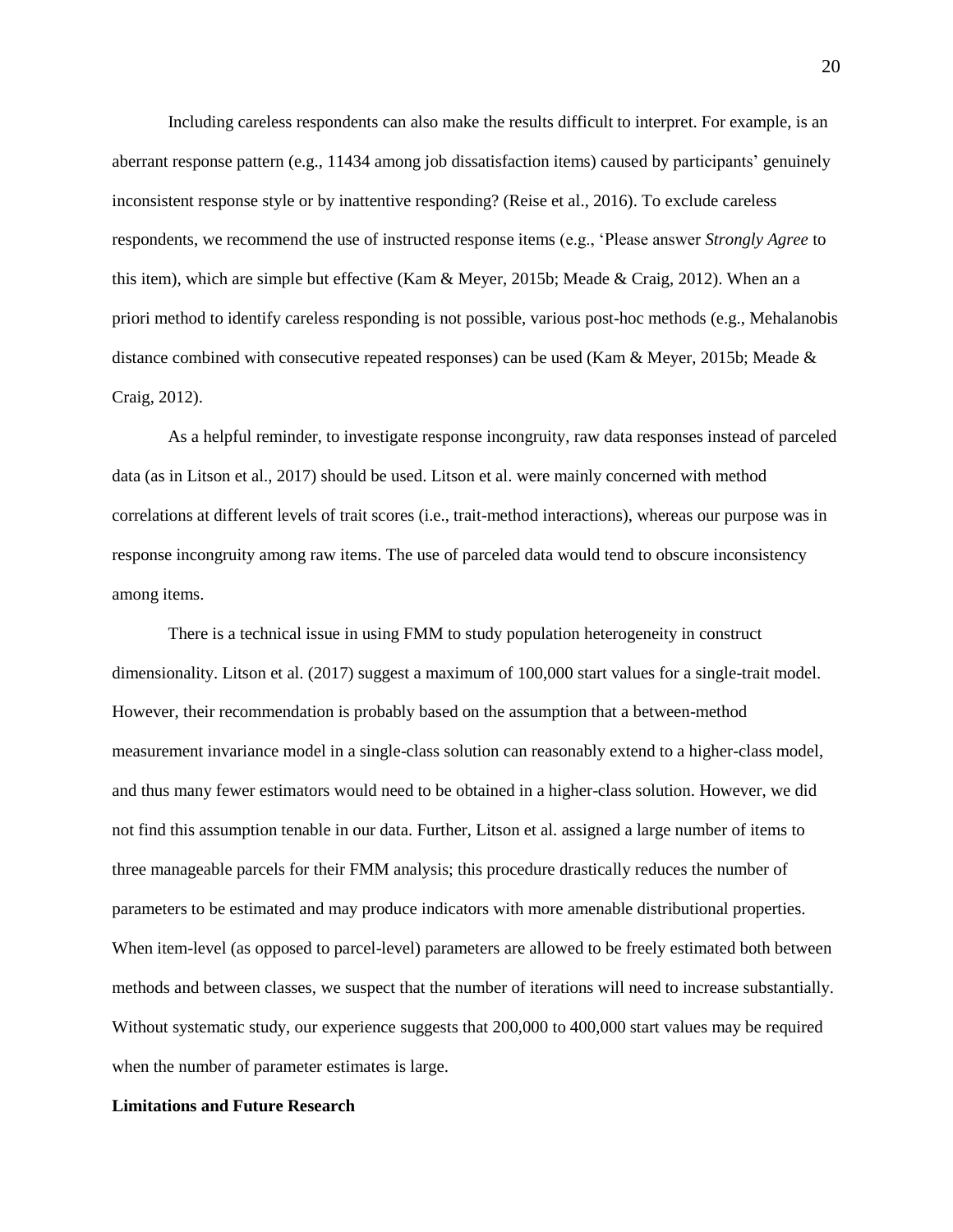Despite the substantial potential of the proposed procedure to test construct dimensionality, there are certain limitations. First, FMM is a probabilistic model that does not confirm the membership of each respondent to a particular class. When respondents' class membership was extracted for further bifactor CFA analysis, parameter estimates based on a standard CFA model will inevitably differ to some degree from those estimates given by a probabilistic model. Therefore, it is important to compare parameter estimates between an FMM and a CFA model to ensure their comparability. The present results showed that the estimates were highly similar. Nevertheless, it is currently impossible to conduct bifactor analysis while retaining the probabilistic nature of an FMM analysis: after extracting respondents' membership, their class is treated as confirmed rather than probabilistic. To the best of our knowledge, at this time there are no other methods to circumvent this issue, but we hope that future researchers can find a solution.

Second, it must be acknowledged that the present procedure is computationally intensive, involving many model comparisons and much data fitting. Each FMM model requires many start values to ensure that the best likelihood is replicable. Previous research on FMM simulations tends to fit a much simpler model and requires fewer start values. Litson et al. (2017) fit a large number of FMM models with fewer start values, but the number of parameter estimates in their investigation was smaller than in the current study. Therefore, previous studies provide little information on the optimal number of start values needed for arriving at the optimal solution. One would expect a larger number of start values when the model becomes more complex and when the number of parameter estimates (e.g., free factor loadings and residual variances) increases. We recommend future simulation research to investigate this issue.

Third, although the current study has discovered individual differences in answering positively and negatively worded items, it has not examined which individual difference variables are involved. As reviewed earlier, several potential predictors, including personality traits, cognitive ability, reading ability, and trait anxiety have been identified (Corwyn, 2000; de Jonge & Slaets, 2005; Gnambs, & Schroeders, 2017; Michaelides et al., 2015; Marsh, 1996; Quilty et al., 2006; Roszkowski & Soven, 2010; Tomás et al., 2013). Future researchers could incorporate such candidate variables in FMM analysis to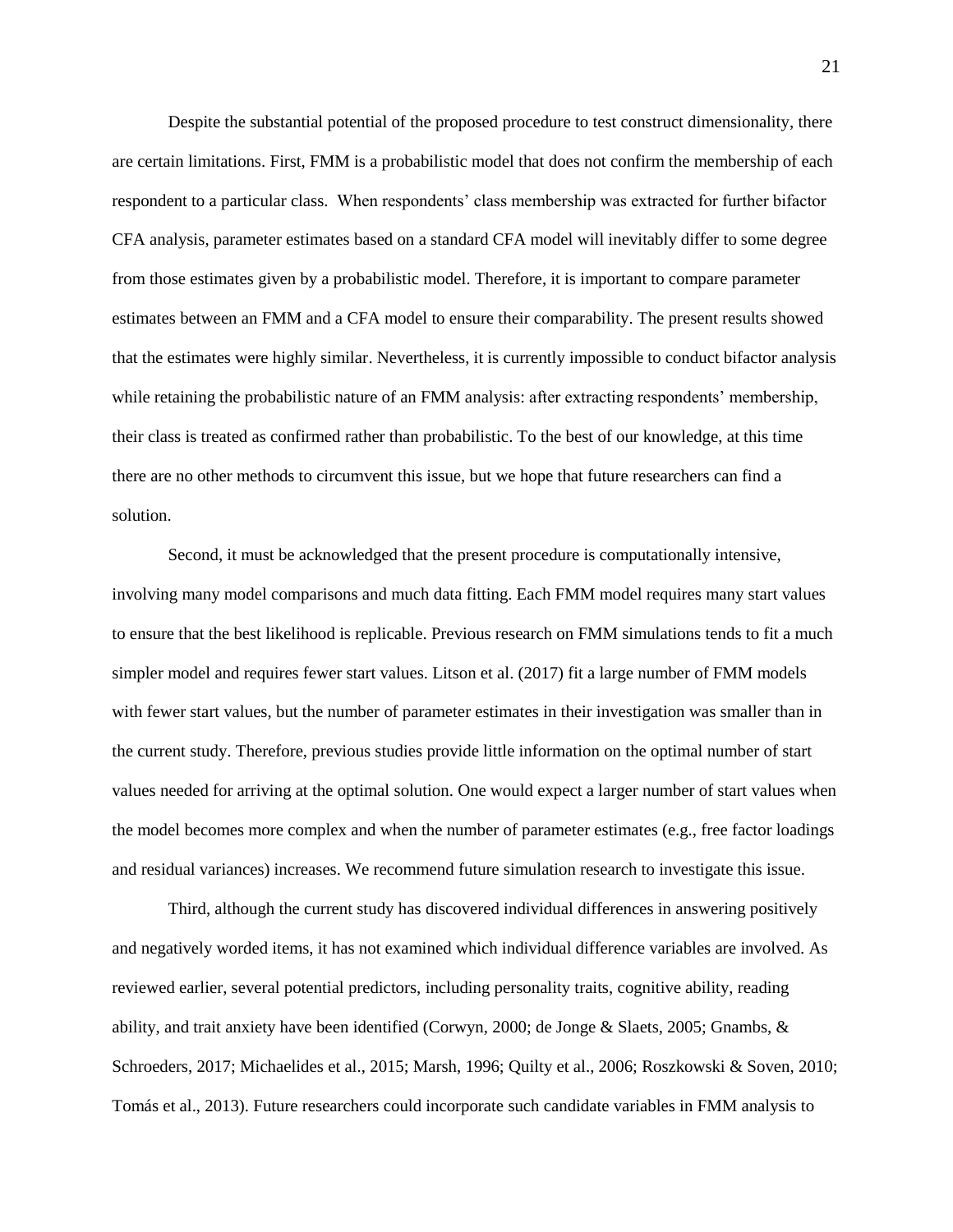determine which ones best predict response inconsistency between positively and negatively worded

items.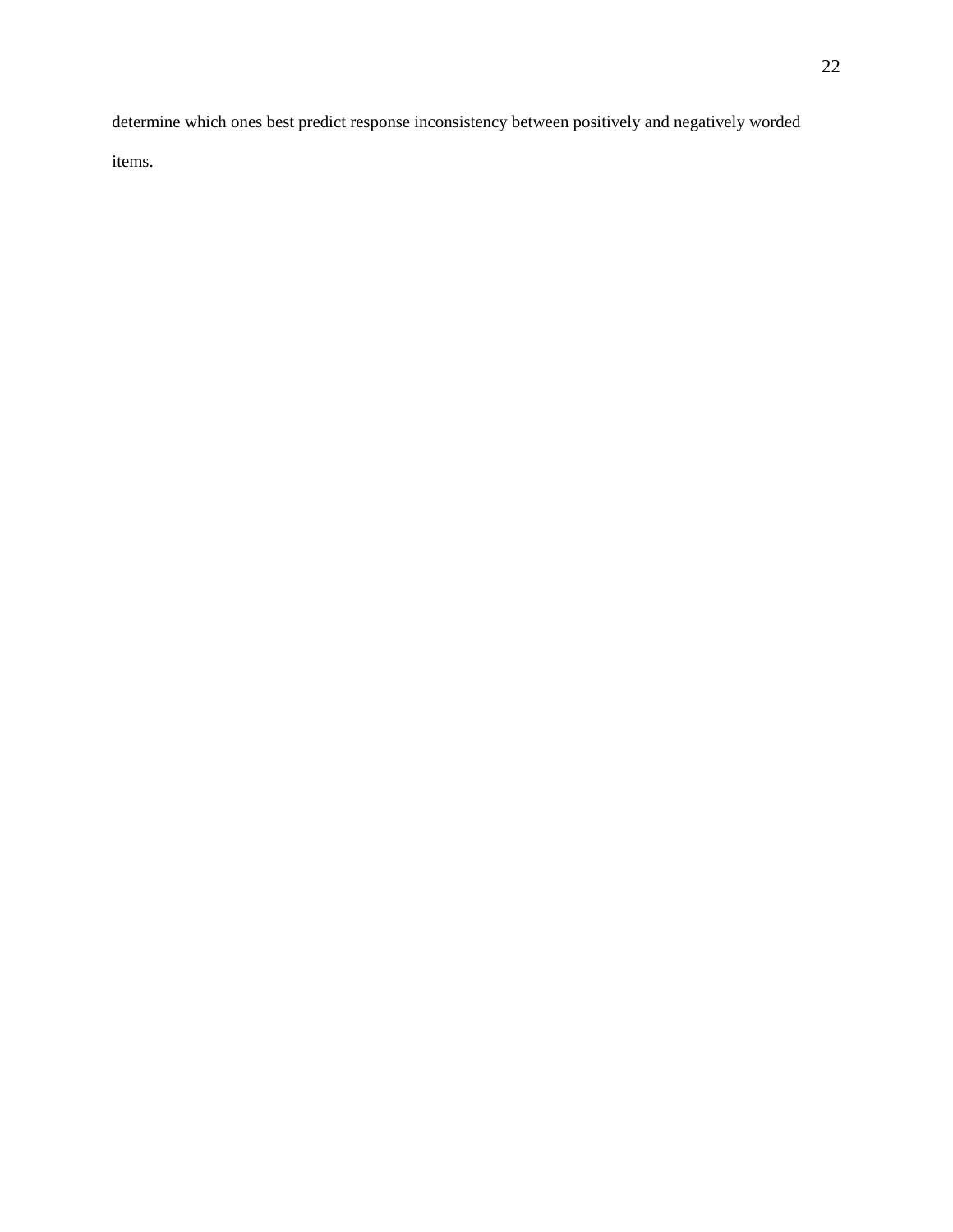#### References

- Campbell, D. T., & Fiske, D. W. (1959). Convergent and discriminant validation by the multitraitmultimethod matrix. *Psychological Bulletin*, *56*, 81–105.
- Carmines, E. G., & Zeller, R. A. (1979). *Reliability and validity assessment*. Thousand Oaks, CA: Sage.
- Cole, D. A., Ciesla, J. A., & Steiger, J. H. (2007). The insidious effects of failing to include design-driven correlated residuals in latent-variable covariance structure analysis. *Psychological Methods*, *12*, 381–398.
- Conway, J. M. (1998). Estimation and uses of the proportion of method variance for multitraitmultimethod data. *Organizational Research Methods, 1*, 209–222.
- Corwyn, R. F. (2000). The factor structure of global self-esteem among adolescents and adults. *Journal of Research in Personality, 34*, 357-379.
- Credé, M., Chernyshenko, O. S., Bagraim, J., & Sully, M. (2009). Contextual performance and the job satisfaction–dissatisfaction distinction: Examining artifacts and utility. *Human Performance*, *22*, 246–272.
- Dalbert, C., Lipkus, I. M., Sallay, H., & Goch, I. (2001). A just and an unjust world: Structure and validity of different world beliefs. *Personality and Individual Differences*, *30*, 561–577.
- de Jonge, P. & Slaets, J. (2005). Response sets in self-report data and their associations with personality traits. *European Journal of Psychiatry, 19*, 209–214.
- Fincham, F. D., & Linfield, K. J. (1997). A new look at marital quality: Can spouses feel positive and negative about their marriage? *Journal of Family Psychology*, *11*, 489–502.
- Gnambs, T., & Schroeders, U. (2017). Cognitive abilities explain wording effects in the RSEE. *Assessment*.
- Greenberger, E., Chen, C., Dmitrieva, J., & Farruggia, S. P. (2003). Item-wording and the dimensionality of the Rosenberg Self-Esteem Scale: do they matter? *Personality and Individual Differences*, *35*, 1241–1254.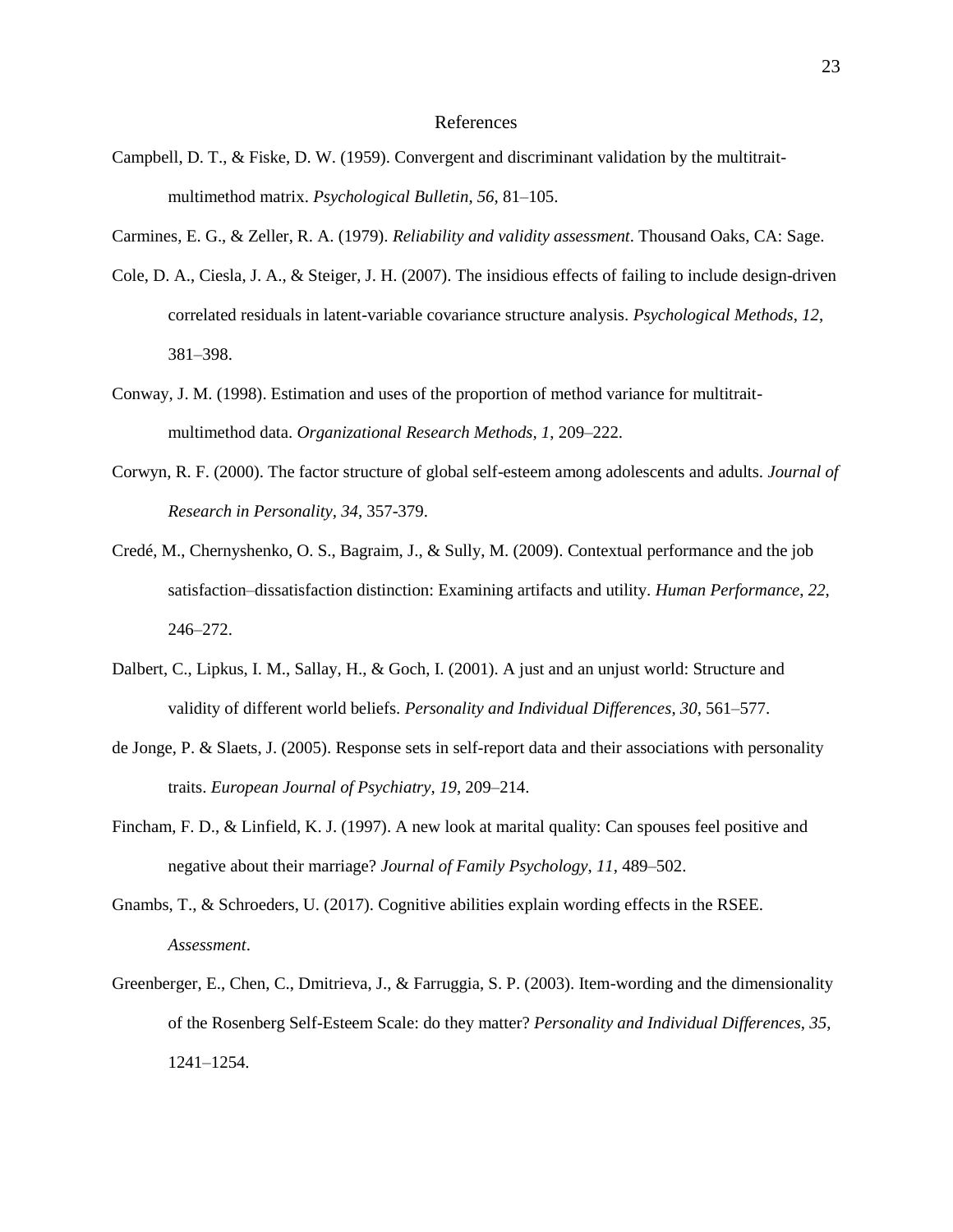- Gu, H., Wen, Z. & Fan, X. (2017). Examining and controlling for wording effect in a self-report measure: A Monte Carlo simulation study. *Structural Equation Modeling, 24*, 545–555.
- Herzberg, F., Mausner, B., Peterson, R.D. and Capwell, D. F. (1957). *Job attitudes: Review of research and opinions*. Pittsburgh: Psychological Service of Pittsburgh
- Hines, G. H. (1973). Cross-cultural differences in two-factor motivation theory. *Journal of Applied Psychology, 58*, 375–377.
- Holden, R. R., & Fekken, G. C. (1990). Structured psychopathological test item characteristics and validity. *Psychological Assessment*, *2*, 35–40.
- Huang, J. L., Curran, P. G., Keeney, J., Poposki, E. M., & DeShon, R. P. (2012). Detecting and deterring insufficient effort respond to surveys. Journal of Business and Psychology, 27, 99–114.
- Huang, J. L., Liu, M., & Bowling, N. A. (2015). Insufficient effort responding: Examining an insidious confound in survey data. *Journal of Applied Psychology*, *100*, 828–845.
- Judge, T. A., Weiss, H. M., Kammeyer-Mueller, J. D., & Hulin, C. L. (2017). Job attitudes, job satisfaction, and job affect: A century of continuity and of change. *Journal of Applied Psychology, 102*, 356–374.
- Kam, C. C. S. (2017). Novel insights into item keying/valence effect using latent difference (LD) modeling analysis. *Journal of Personality Assessment*. Advance online publication. doi:10.1080/00223891.2017.1369095
- Kam, C., & Meyer, J. P. (2012). Do optimism and pessimism have different relationships with personality dimensions? A re-examination. *Personality and Individual Differences*, *52*, 123–127.
- Kam, C. C. S., & Meyer, J. P. (2015a). How careless responding and acquiescence response bias can influence construct dimensionality: The case of job satisfaction. *Organizational Research Methods*, *18*, 512–541.
- Kam, C. C. S., & Meyer, J. P. (2015b). Implications of item keying and item valence for the investigation of construct dimensionality. *Multivariate Behavioral Research*, *50*, 457–469.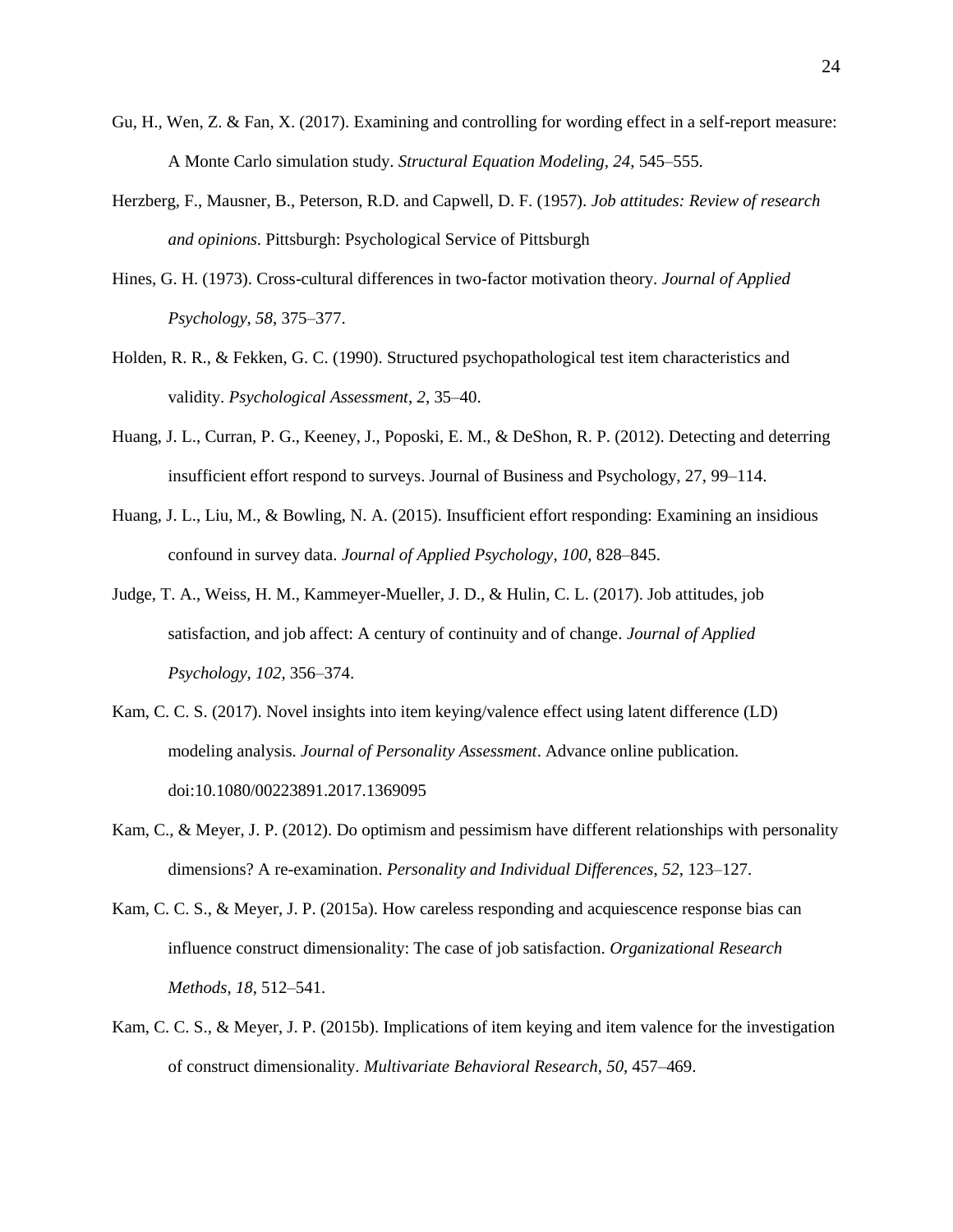- Kam, C., Morin, A. J., Meyer, J. P., & Topolnytsky, L. (2016). Are commitment profiles stable and predictable? A latent transition analysis. *Journal of Management*, *42*, 1462–1490.
- Lindwall, M., Barkoukis, V., Grano, C., Lucidi, F., Raudsepp, L., Liukkonen, J., & Thøgersen-Ntoumani, C. (2012). Method effects: The problem with negatively versus positively keyed items. *Journal of Personality Assessment*, *94*, 196–204.
- Litson, K., Geiser, C., Burns, G. L., & Servera, M. (2017). Examining trait  $\times$  method interactions using mixture distribution multitrait–multimethod models. *Structural Equation Modeling: A Multidisciplinary Journal,* 24, 31–51.
- Lubke, G. H., & Muthén, B. (2005). Investigating population heterogeneity with factor mixture models. *Psychological Methods*, *10*, 21–39.
- Magazine, S. L., Williams, L. J., & Williams, M. L. (1996). A confirmatory factor analysis examination of reverse coding effects in Meyer and Allen's Affective and Continuance Commitment Scales. *Educational and Psychological Measurement*, *56*, 241–250.
- Marsh, H. W. (1996). Positive and negative global self-esteem: A substantively meaningful distinction or artifactors? *Journal of Personality and Social Psychology, 70*, 810-819.
- Marsh, H. W., Scalas, L. F., & Nagengast, B. (2010). Longitudinal tests of competing factor structures for the Rosenberg self-esteem scale: Traits, ephemeral artifacts, and stable response styles. *Psychological Assessment, 22*, 366–381.
- Meade, A. W., & Craig, S. B. (2012). Identifying careless responses in survey data. *Psychological methods*, *17*, 437–455.
- Michaelides, M., Koutsogiorgi, C., & Panayiotou, G. (2015). Method Effects on an Adaptation of the Rosenberg Self-Esteem Scale in Greek and the Role of Personality Traits. *Journal of Personality Assessment, 98*, 178–188.
- Muthén, L.K. and Muthén, B.O. (1998-2017). Mplus User's Guide. Eighth Edition. Los Angeles, CA: Muthén & Muthén.

Nunnally, J. C., & Bernstein, I. H. (1994). *Psychometric theory* (3rd Ed.). CA: McGraw-Hill.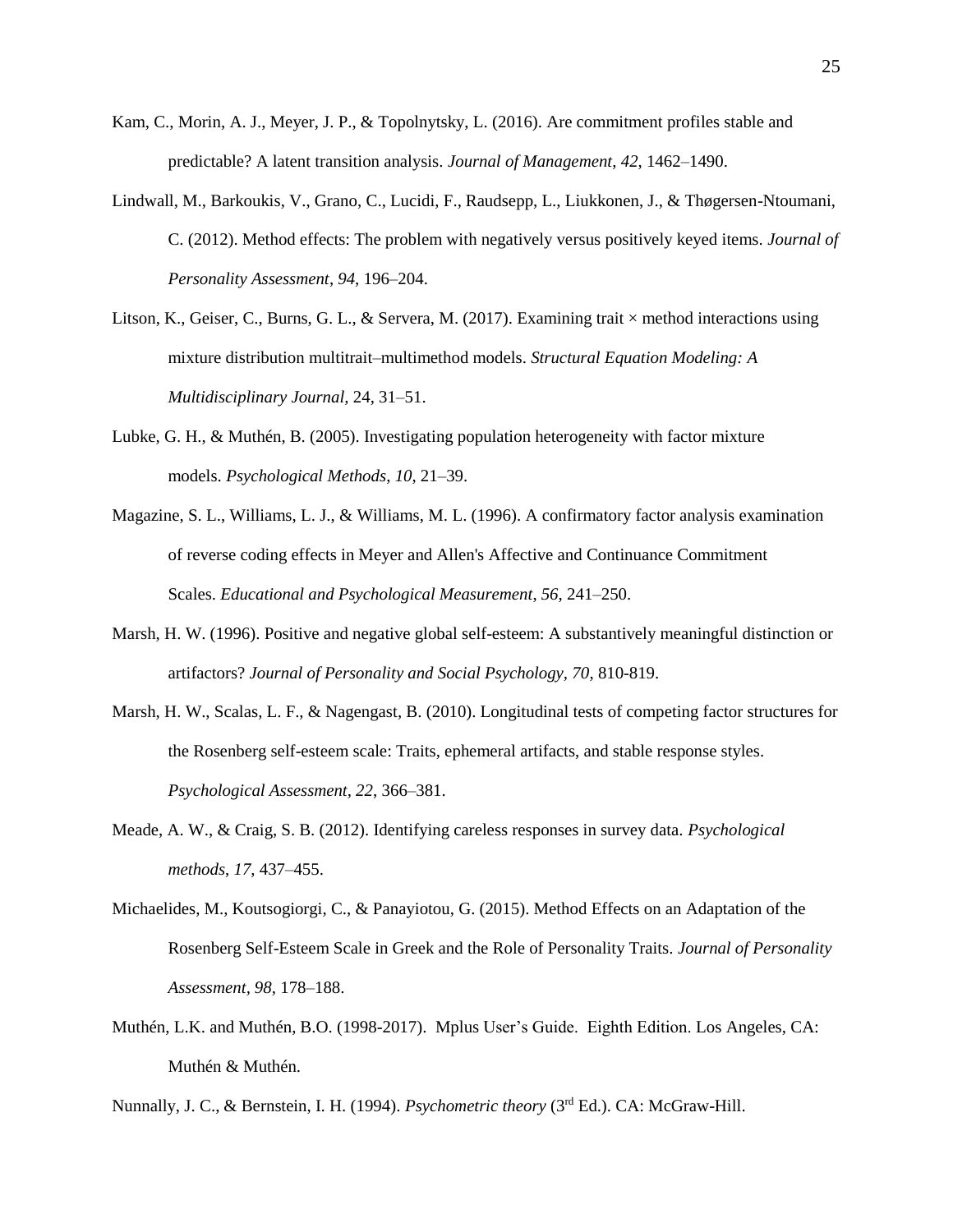- Podsakoff, P. M., MacKenzie, S. B., Lee, J. Y., & Podsakoff, N. P. (2003). Common method biases in behavioral research: a critical review of the literature and recommended remedies. *Journal of Applied Psychology*, *88*, 8799–03.
- Quilty, L. C., Oakman, J. M., & Risko, E. (2006). Correlates of the Rosenberg Self-Esteem Scale method effects. *Structural Equation Modeling, 13*, 991–17.
- Raykov, T., & Marcoulides, G. A. (2016). On studying common factor dominance and approximate unidimensionality in multicomponent measuring instruments with discrete items. *Educational and Psychological Measurement*.
- Raykov, T., Marcoulides, G. A., & Chang, C. (2016). Examining population heterogeneity in finite mixture settings using latent variable modeling. *Structural Equation Modeling: A Multidisciplinary Journal*, *23*, 726–730.
- Reise, S. P., Kim, D. S., Mansolf, M., & Widaman, K. F. (2016). Is the bifactor model a better model or is it just better at modeling implausible responses? Application of iteratively reweighted least squares to the Rosenberg Self-Esteem Scale. *Multivariate Behavioral Research*, *51*, 818–838.
- Rodriguez, A., Reise, S. P., & Haviland, M. G. (2016). Evaluating bifactor models: Calculating and interpreting statistical indices. *Psychological Methods*, *21*, 137–150.
- Roszkowski, M. & Soven, M. (2010). Shifting gears: consequences of including two negatively worded items in the middle of a positively worded questionnaire. *Assessment & Evaluation in Higher Education, 35*, 113–130.
- Satorra, A. (2000). Scaled and adjusted restricted tests in multi-sample analysis of moment structures. In *Innovations in multivariate statistical analysis* (pp. 233–247). Springer US.
- Schmitt, N., & Stuits, D. M. (1985). Factors defined by negatively keyed items: The result of careless respondents? *Applied Psychological Measurement*, *9*, 367–373.
- Schriesheim, C. A., & Eisenbach, R. J. (1995). An exploratory and confirmatory factor-analytic investigation of item wording effects on the obtained factor structures of survey questionnaire measures. *Journal of Management*, *21*, 1177–1193.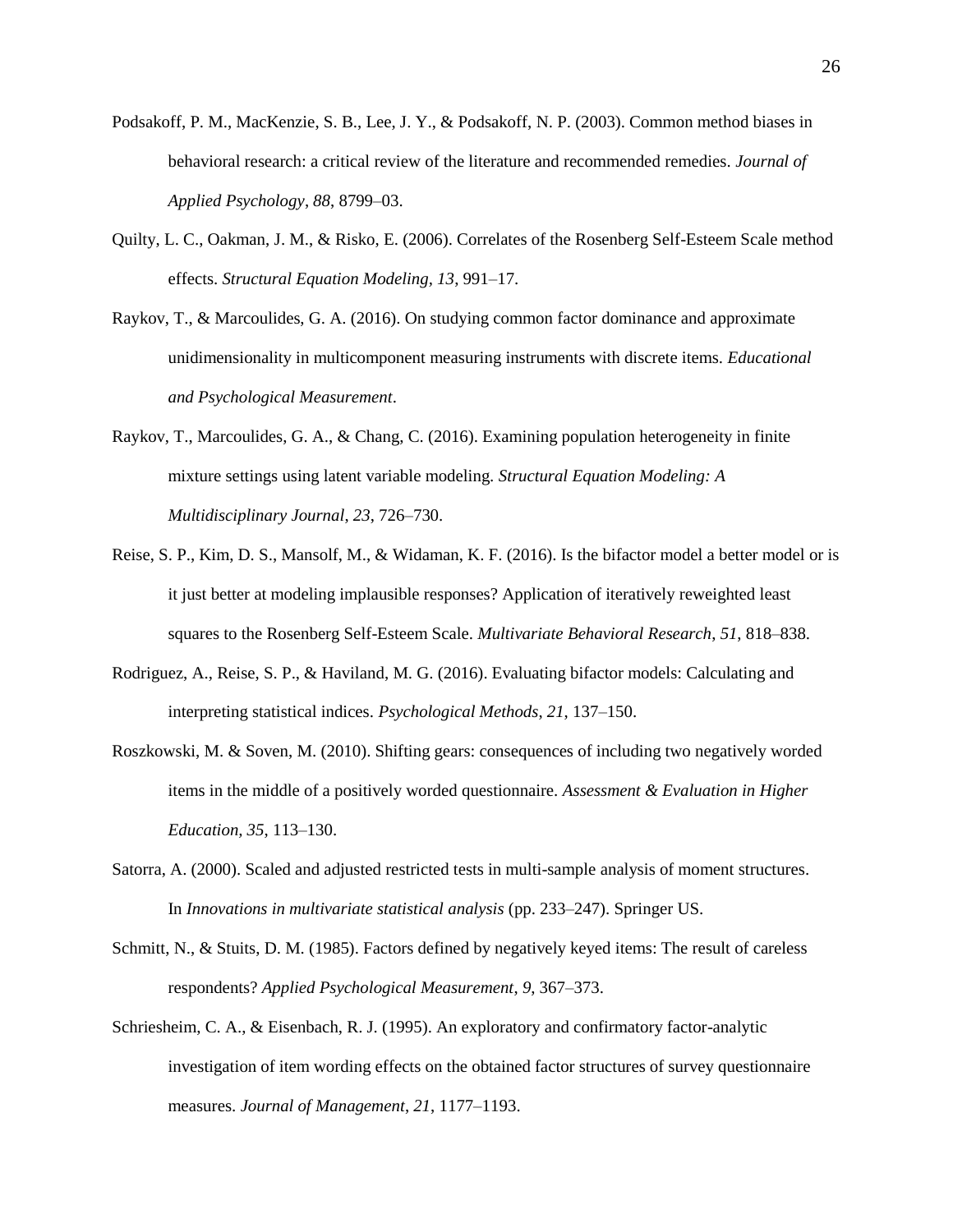- Schriesheim, C. A., Eisenbach, R. J., & Hill, K. D. (1991). The effect of negation and polar opposite item reversals on questionnaire reliability and validity: An experimental investigation. *Educational and Psychological Measurement*, *51*, 67–78.
- Schriesheim, C. A., & Hill, K. D. (1981). Controlling acquiescence response bias by item reversals: The effect on questionnaire validity. *Educational and psychological measurement*, *41*, 1101–1114.
- Sliter, K. A., & Zickar, M. J. (2014). An IRT examination of the psychometric functioning of negatively worded personality items. *Educational and Psychological Measurement, 74*, 214–226.
- Tomás, J. M., Oliver, A., Galiana, L., Sancho, P., & Lila, M. (2013). Explaining method effects associated with negatively worded items in trait and state global and domain-specific self-esteem scales. *Structural Equation Modeling, 20*, 299–313.
- Tourangeau, R., Rips, L. J., & Rasinski, K. (2000). *The psychology of survey response*. Cambridge, UK: Cambridge University Press.
- van Sonderen, E., Sanderman, R., & Coyne, J. C. (2013). Ineffectiveness of reverse wording of questionnaire items: Let's learn from cows in the rain. *PloS One*, *8*, e68967.
- Vautier, S., & Pohl, S. (2009). Do balanced scales assess bipolar constructs? The case of the STAI scales. *Psychological Assessment*, *21*, 187–193.
- Weijters, B., & Baumgartner, H. (2012). Misresponse to reversed and negated items in surveys: A review. *Journal of Marketing Research*, *49*, 737–747.
- Wanous, J. P., Reichers, A. E., & Hudy, M. J. (1997). Overall job satisfaction: How good are single-item measures? *Journal of Applied Psychology, 82*, 247–252.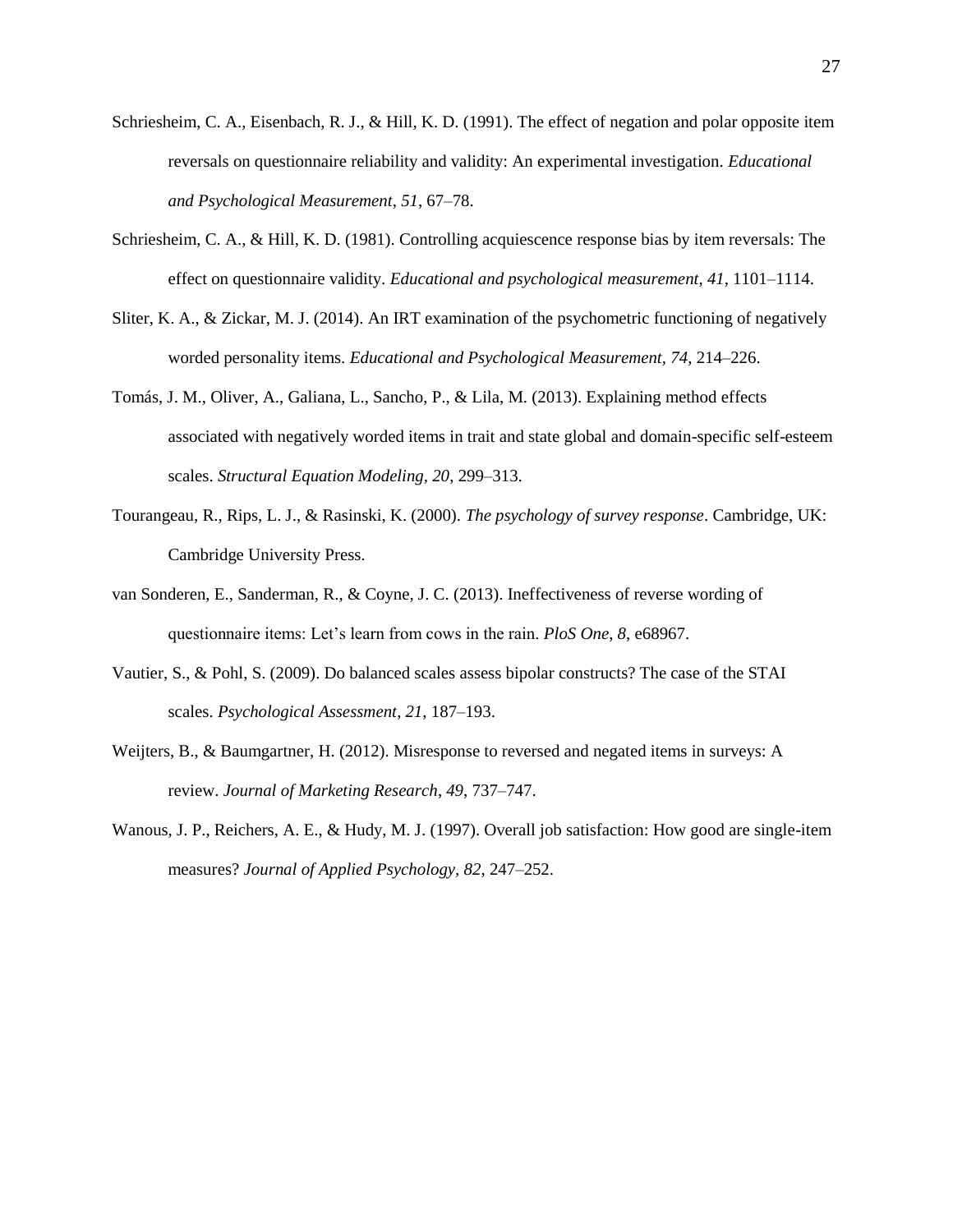## Table 1

Model comparison

|                                                                                                      | <b>BIC</b>        | <b>AIC</b>           | <b>Entropy</b> |  |
|------------------------------------------------------------------------------------------------------|-------------------|----------------------|----------------|--|
| Single-class                                                                                         |                   |                      |                |  |
| $CMI1:$ Configural invariance                                                                        | 13300.84          | 13143.10             |                |  |
| <b>Two-class</b>                                                                                     |                   |                      |                |  |
| CMI <sub>2</sub> : Configural invariance                                                             | 12567.84          | 12247.97             | .953           |  |
| WMI <sub>2</sub> : Weak invariance between methods in class 1                                        | 12548.24          | 12245.89             | .953           |  |
| <b>SMI<sub>2</sub>: Strong invariance between methods in class 1</b>                                 | 12525.96          | 12241.14             | .951           |  |
| StMI <sub>2</sub> : Strict invariance between methods in class 1                                     | improper solution |                      |                |  |
| <b>Three-class</b>                                                                                   |                   |                      |                |  |
| CMI <sub>3</sub> : Configural invariance                                                             | improper solution |                      |                |  |
| <b>Structural parameters examination</b>                                                             |                   |                      |                |  |
| $SMI_2$ + Equal variances between methods in class 1                                                 | 12550.39          | 12269.95             | .952           |  |
| $SMI_2$ + Equal means between methods in class 1                                                     | 12539.90          | 12259.46             | .957           |  |
| $\mathbf{M}$ and $\mathbf{D}$ is the state $\mathbf{M}$ in $\mathbf{M}$ is the state of $\mathbf{M}$ |                   | $\sim$ $\sim$ $\sim$ | $\sim$         |  |

Note. BIC = Bayesian information criterion; AIC = Akaike's information criterion; CMI = configural measurement invariance; WMI = weak (factor loading) measurement invariance; SMI = strong (factor loading + item intercept) measurement invariance; StMI = Strict (factor loading + item intercept + item residuals) measurement invariance. The best model has been bolded.

Table 2

Parameter estimates in the final solution (SMI2)

|                                           | <b>Majority class (SE)</b>      |        | <b>Minority class (SE)</b>      |        |
|-------------------------------------------|---------------------------------|--------|---------------------------------|--------|
|                                           | $(n = 463 \text{ or } 78.34\%)$ |        | $(n = 128 \text{ or } 21.66\%)$ |        |
| <b>Factor loadings</b>                    |                                 |        |                                 |        |
| js1                                       | $.84***$                        | (.02)  | $.38*$                          | (.16)  |
| js2                                       | $.69***$                        | (.04)  | $.86***$                        | (.16)  |
| js3                                       | $.84***$                        | (.02)  | .22                             | (.27)  |
| js4                                       | $.86***$                        | (.02)  | $.40***$                        | (.11)  |
| js5                                       | .88***                          | (.02)  | $.44***$                        | (.14)  |
| jd1                                       | $.84***$                        | (.03)  | .25                             | (.18)  |
| jd2                                       | $.72***$                        | (.04)  | .75                             | (.41)  |
| jd3                                       | $.84***$                        | (.02)  | $-.23$                          | (.47)  |
| jd4                                       | $.77***$                        | (.02)  | .11                             | (.17)  |
| jd5                                       | $.84***$                        | (.03)  | .18                             | (.15)  |
| <b>Factor correlation</b>                 |                                 |        |                                 |        |
| js $\sim$ jd                              | $.87***$                        | (.03)  | .95**                           | (.35)  |
| <b>Residual covariances (correlation)</b> |                                 |        |                                 |        |
| $js1 \sim$ $jd1$                          | $.17*$                          | (.08)  | $-.01$                          | (.09)  |
| $js2 \sim jd2$                            | $.32***$                        | (.09)  | $.64**$                         | (.25)  |
| js $3 \sim$ jd $3$                        | .07                             | (.09)  | .10                             | (.12)  |
| js4 $\sim$ jd4                            | .003                            | (.08)  | $-.07$                          | (.09)  |
| js5 $\sim$ jd5                            | .12                             | (.08)  | .04                             | (.10)  |
| <b>Item intercepts</b>                    |                                 |        |                                 |        |
| js1                                       |                                 |        |                                 |        |
| js2                                       | $0.59**$                        | (0.22) | $-1.30$                         | (3.28) |
| js3                                       | 0.18                            | (0.12) | $-0.39$                         | (3.54) |
| js4                                       | 0.10                            | (0.14) | $-1.37$                         | (1.59) |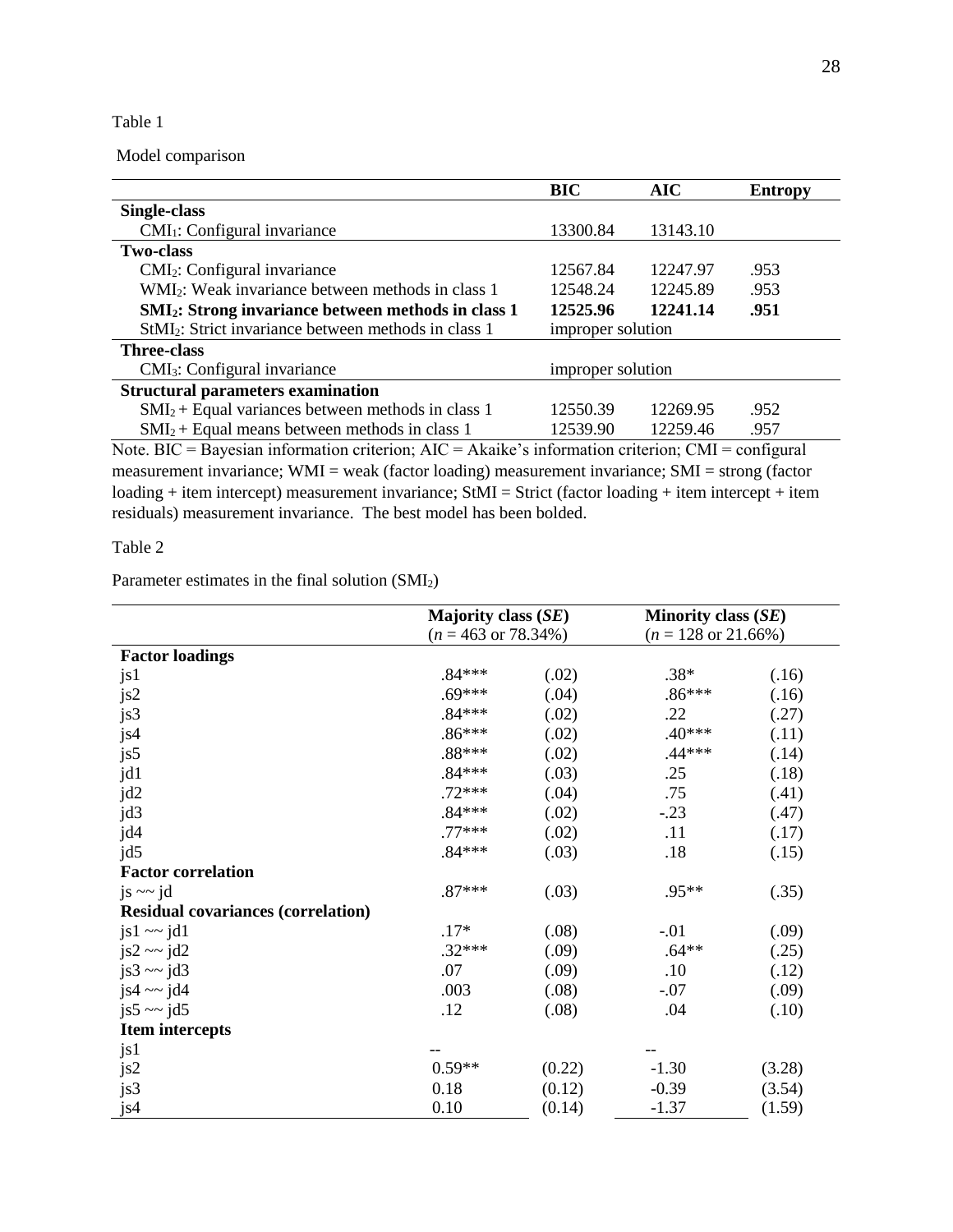| js5                     | $0.40**$ | (0.16) | $-1.33$   | (1.54) |
|-------------------------|----------|--------|-----------|--------|
| jd1                     | $- -$    |        | --        |        |
| jd2                     | $0.59**$ | (0.22) | $-4.10$   | (7.45) |
| jd3                     | 0.18     | (0.12) | 6.44      | (6.56) |
| jd4                     | 0.10     | (0.14) | 4.68      | (2.26) |
| jd5                     | $0.40**$ | (0.16) | 0.82      | (2.27) |
| <b>Factor means</b>     |          |        |           |        |
| Js                      | $3.91**$ | (0.04) | $4.11***$ | (0.04) |
| Jd                      | $4.03**$ | (0.05) | $3.36***$ | (0.13) |
| <b>Factor variances</b> |          |        |           |        |
| Js                      | $0.56**$ | (0.07) | 0.03      | (0.02) |
| Jd                      | $0.79**$ | (0.07) | 0.11      | (0.16) |

Note. Results for item intercepts, factor means and factor variances are unstandardized estimates, while results for factor loadings, residual covariance, and factor correlation were standardized estimates.

# Table 3

# Response pattern analysis

| <b>Response patterns</b>                     | <b>Sample</b>    | % respondents in the       | % respondents in the       |
|----------------------------------------------|------------------|----------------------------|----------------------------|
|                                              | <b>Responses</b> | minority class (frequency) | majority class (frequency) |
| Consistent response for both js              | 54544 32323      | $4.69\%$ (6)               | 81.20% (376)               |
| and jd items ( $i_{is} = 0$ ; $i_{id} = 0$ ) | 55554 11222      |                            |                            |
| Inconsistent response only for js            | 32444 22222      | $0\%$ (0)                  | $3.67\%$ (17)              |
| items ( $i_{is} = 1$ ; $i_{id} = 0$ )        | 23334 32322      |                            |                            |
| Inconsistent response only for jd            | 54544 12224      | 87.50% (112)               | $9.94\%$ (46)              |
| items ( $i_{is} = 0$ ; $i_{id} = 1$ )        | 44444 44411      |                            |                            |
| Inconsistent response for both js            | 44144 14114      | $7.81\%$ (10)              | 5.18% (24)                 |
| and jd items ( $i_{is} = 1$ ; $i_{id} = 1$ ) | 53254 14322      |                            |                            |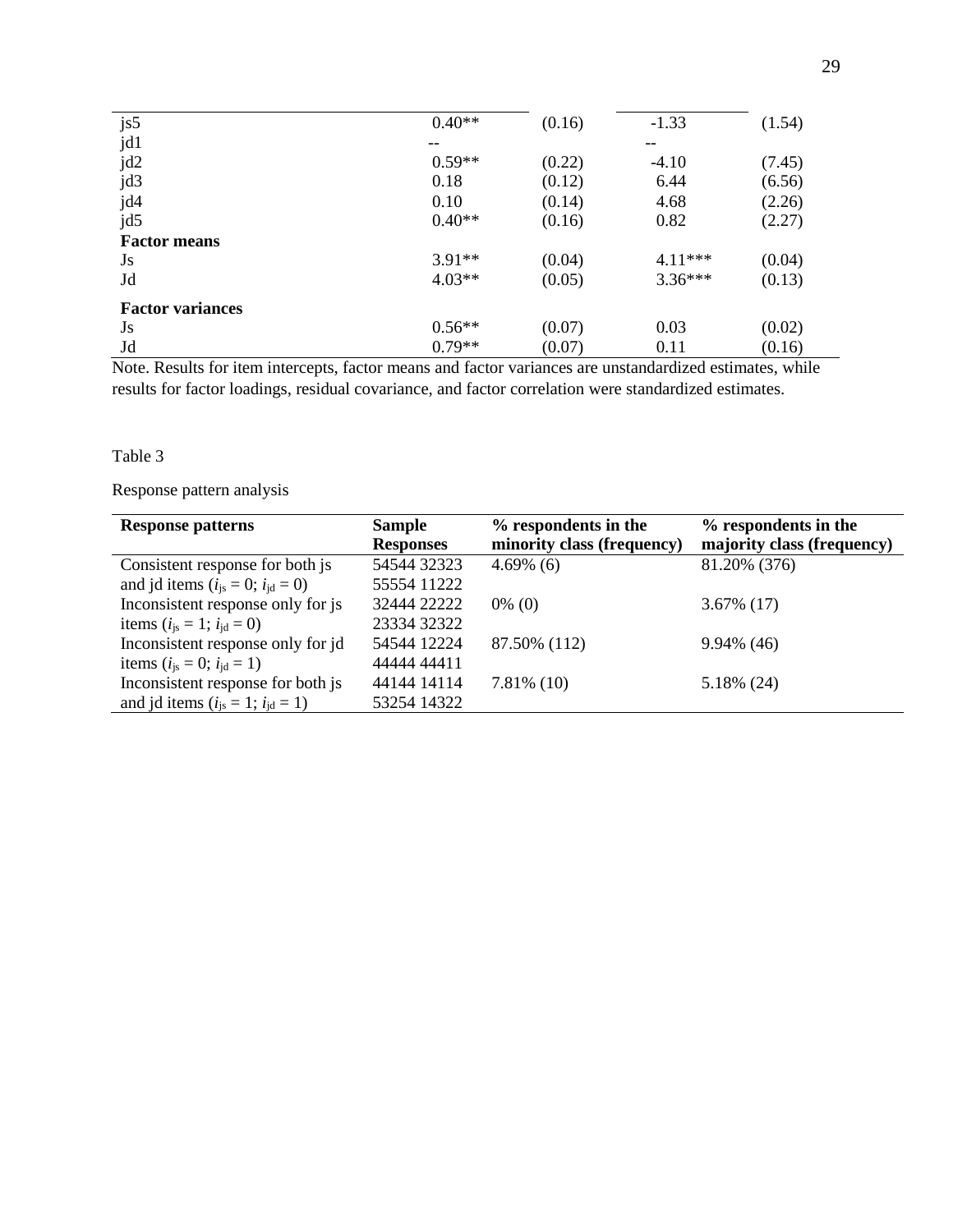

Step 5. Examine response inconsistency. If a method or a class is characterized by abnormally large standard errors in its factor loadings, it potentially implies that respondents may have trouble answering items associated with a particular method, or that respondents in a particular class have problems answering items in general. It is useful to examine respondents' raw item responses.

**Figure 1.** Flow chart for examining population heterogeneity in participants' responses to positively and negatively worded items. MI = measurement invariance; CMI = configural measurement invariance; WMI = weak (factor loading) measurement invariance; SMI = strong (factor loading + item intercept) measurement invariance; StMI = Strict (factor loading + item intercept + item residuals) measurement invariance;  $ECV =$ explained common variance.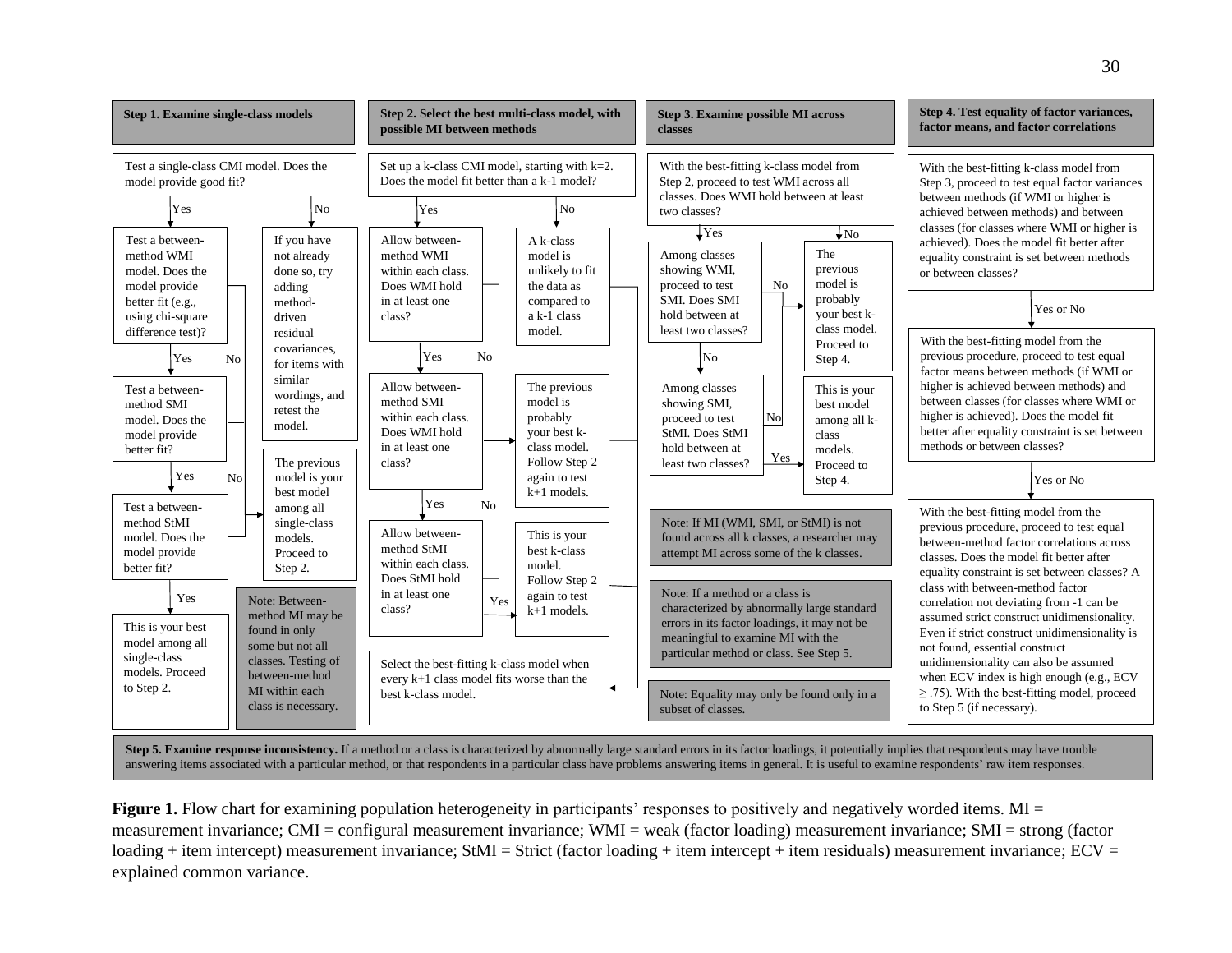

Figure 2. Factor mixture modeling for a c-class model in the current study. The correlation between methods can differ across classes. c = the c<sup>th</sup> class;  $\tau_1$  = true score measured by job satisfaction items;  $\tau_2$  = true score measured by job dissatisfaction items. Circles represent residual variances. Items with parallel wording are allowed to covary with each other with the specification of residual covariances.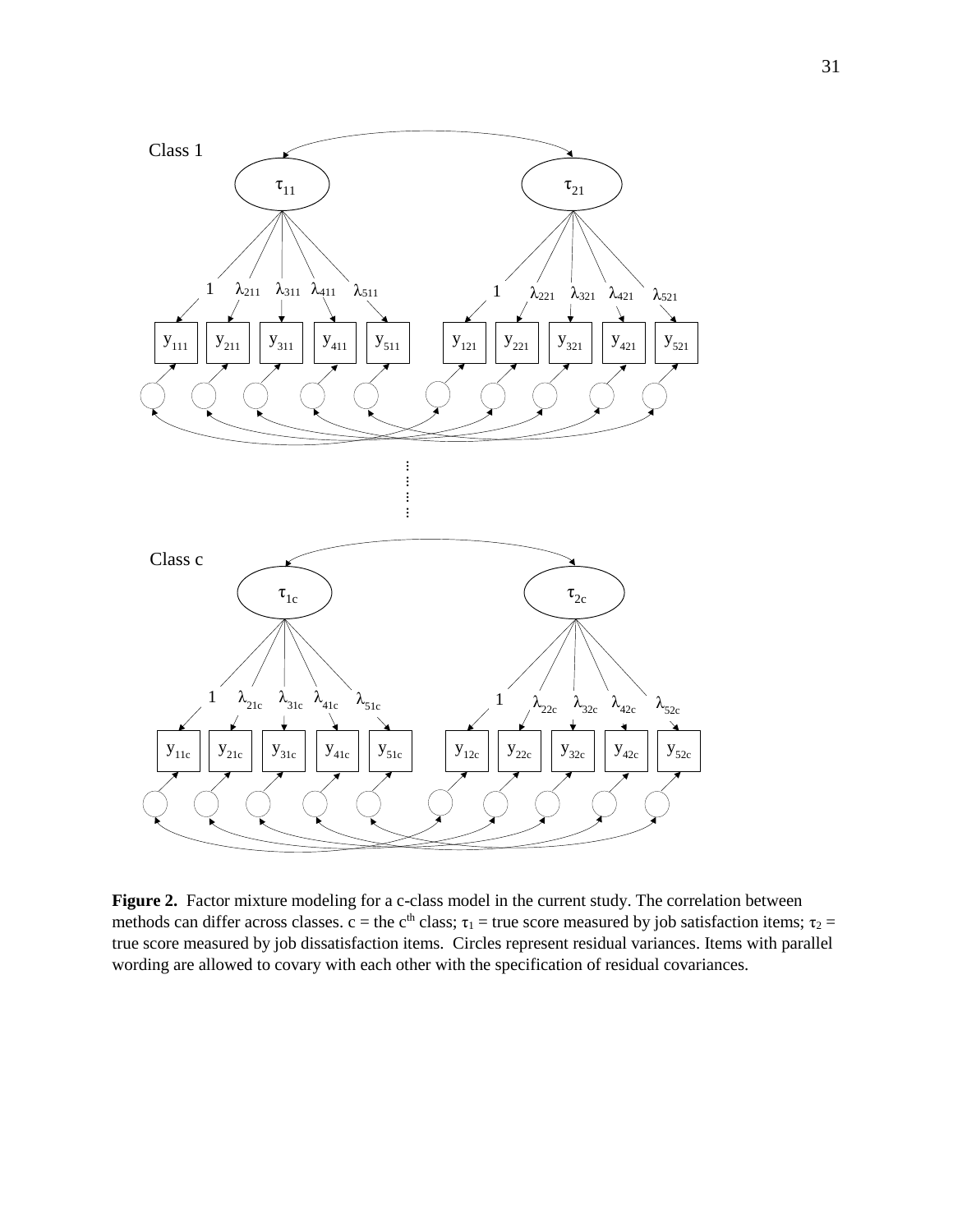#### **SUPPLEMENTARY MATERIAL S1**

## **Mplus Syntax for Two-Class Configural Invariance Model**

TITLE: CMI2 model **! Specifying names of your datafile here** DATA: FILE = "data.dat";

VARIABLE: **! Specifying names of the variables in your datafile** NAMES = id js1 js2 js3 js4 js5 jd1 jd2 jd3 jd4 jd5;

**! Specifying the number of classes here ! with the class variable named 'c'**  $CLASSES = c(2);$ 

**! Specifying names of the variables in your analysis**  $USEVARIABLE =$ js1 js2 js3 js4 js5 jd1 jd2 jd3 jd4 jd5;

**! Specifying a dot as the coding for missing data** MISSING=.;

ANALYSIS: **! Specifying mixture model as the type of analytic model. ! By default, the estimator is robust maximum likelihood**  $TYPE = mixture;$ 

**! Specifying the initial number of random sets of starting values and ! the number of final sets for optimization. ! A large number of start value sets could avoid the problem of ! non-optimal solution (i.e., local maxima).** STARTS = 200000 20000;

**! Specifying the maximum of iterations at the initial stage ! A large number of initial iterations may help to avoid the problem of ! non-optimal solution.** STITERATIONS = 200;

MODEL:

**! Overall model specifications ! Input general model specifications that are applicable to all classes here** %OVERALL%

**! Factor loading specifications** js by js1@1 js2 js3 js4 js5;

jd by jd1@1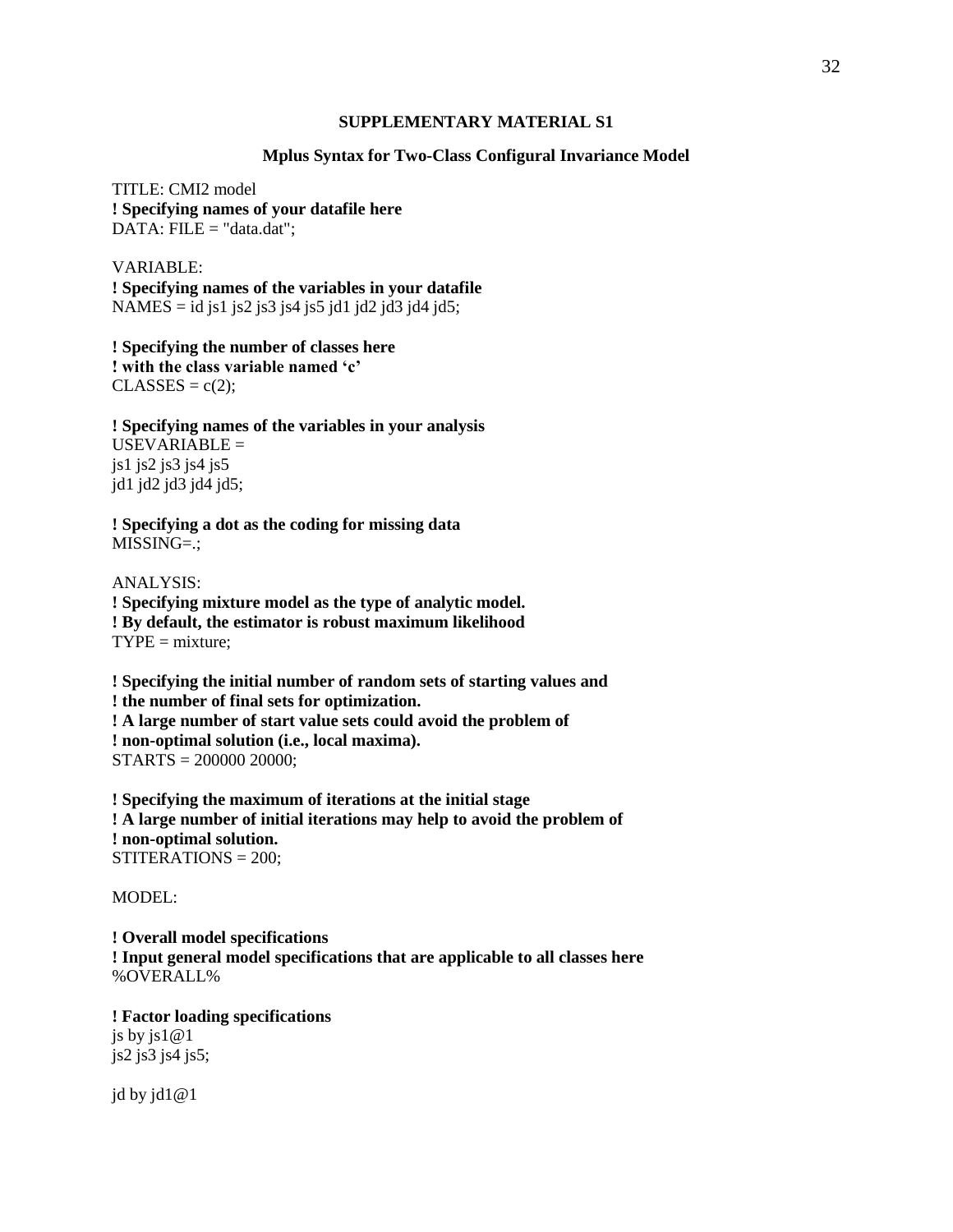jd2 jd3 jd4 jd5;

**! Factor variance specifications** js jd;

# **! Item residual variance specifications**

js1 js2 js3 js4 js5; jd1 jd2 jd3 jd4 jd5;

## **! Item intercept specifications**

 $[i s1@0]$ [js2 js3 js4 js5]; [jd1@0] [jd2 jd3 jd4 jd5];

#### **! Item residual covariance specifications**

js1 WITH jd1; js2 WITH jd2; js3 WITH jd3; js4 WITH jd4; js5 WITH jd5;

**! Factor covariance specification** js with jd;

**! Factor mean specifications**  $[$ js jd $]$ ;

**! Specifications in Class 1** %c#1%

# **! Factor loadings freely estimated between methods, ! with the factor loading of the reference items fixed as 1 for model identification** js by js $1@1$ js2 js3 js4 js5 (a2-a5);

jd by jd1@1

jd2 jd3 jd4 jd5 (a7-a10);**! Notice that the labels are different between job ! satisfaction items (a2-a5) and job dissatisfaction items (a7-a10). When the labels differ, ! Mplus does not constrain factor loadings to be equal between satisfaction items and ! dissatisfaction items. When a researcher wants to constrain factor loadings to ! be equal between satisfaction and dissatisfaction items, (as in the case of ! SM2/weak invariance between methods in class 1), change 'a7-a10' to 'a2-a5' here.** 

**! Factor variance freely estimated between methods** js jd (a11-a12);

**! Item residual variance freely estimated between methods** js1 js2 js3 js4 js5 (a21-a25); jd1 jd2 jd3 jd4 jd5 (a26-a30); **! Also notice the labels are different between**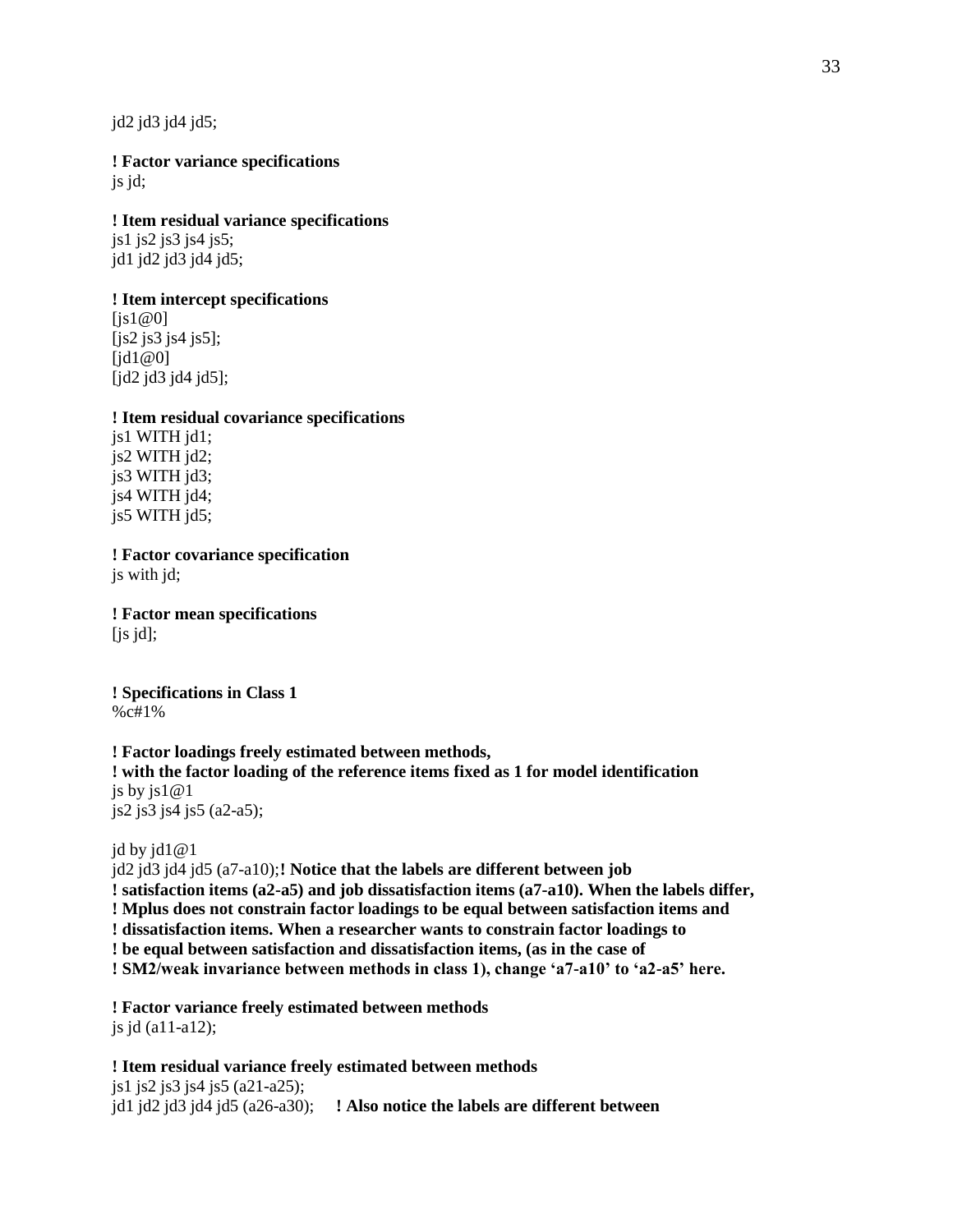**! satisfaction items and dissatisfaction items.**

**! Item intercepts freely estimated between methods, with item intercepts of the reference ! items fixed as 0, so that factor means can be freely estimated.**

 $[$ is1@0] [js2 js3 js4 js5] (a32-a35); [jd1@0]

[jd2 jd3 jd4 jd5] (a37-a40); **! Also notice the labels are different between satisfaction items ! and dissatisfaction items (except for the reference items). When a researcher wants to ! constrain item intercepts to be equal between satisfaction and dissatisfaction items, ! change 'a37-a40' to 'a32-a35' here.** 

**! Item residual covariance freely estimated**

 $jsl$  WITH  $jdl$  (a41);  $is2$  WITH  $id2$  ( $a42$ ); js3 WITH jd3 (a43); js4 WITH jd4 (a44); js5 WITH  $id5$  (a45);

**! Factor covariance freely estimated** js with  $id$  ( $a51$ );

**! Factor means freely estimated between methods**  $[i\sin(i\theta)]$  (a61-a62);

**! Specifications in Class 2 ! Notice that all labels differ between class 1 (starting with 'a' such as 'a2') ! and class 2 (starting with 'b' such as 'b2'). When labels differ between two parameters, ! Mplus does not constrain two parameter estimates to be identical.** %c#2%

**! Factor loadings freely estimated between methods, ! with the factor loading of the reference items fixed as 1 for model identification** js by js $1@1$ js2 js3 js4 js5 (b2-b5);

jd by jd1@1 jd2 jd3 jd4 jd5 (b7-b10); **! Notice that the labels are different between ! job satisfaction items (b2-b5) and job dissatisfaction items (b7-b10). When the labels ! differ, Mplus does not constrain factor loadings to be equal between satisfaction items and ! dissatisfaction items.**

**! Factor variance freely estimated between methods** js jd (b11-b12);

**! Item residual variance freely estimated between methods** js1 js2 js3 js4 js5 (b21-b25); jd1 jd2 jd3 jd4 jd5 (b26-b30); **! Also notice the labels are different ! between satisfaction items and dissatisfaction items.**

**! Item intercepts freely estimated between methods, with item intercepts of the reference**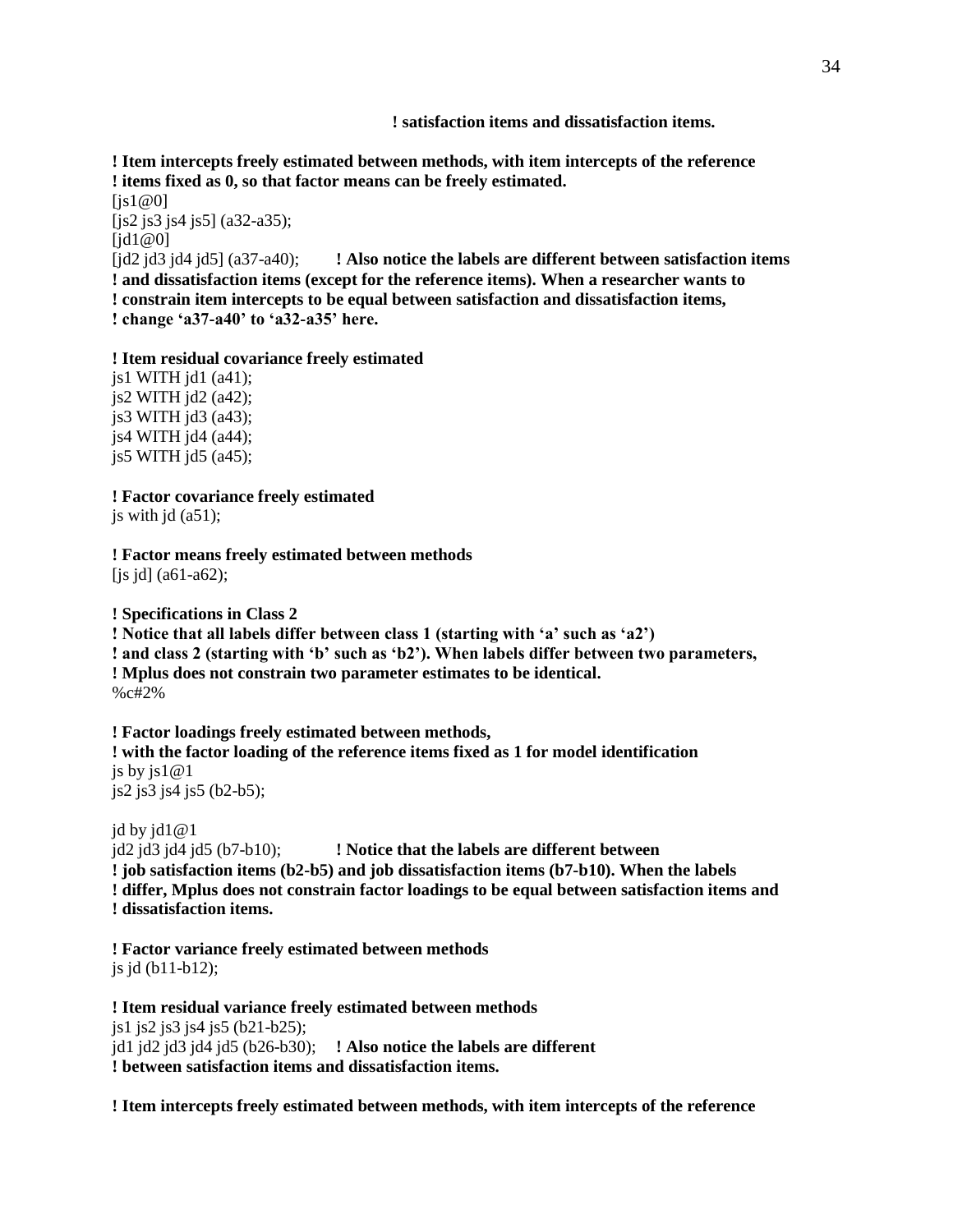**! items fixed as 0, so that factor means can be freely estimated.**  $[i s1@0]$ [js2 js3 js4 js5] (b32-b35);  $\text{fid}1@0\text{]}$ [jd2 jd3 jd4 jd5] (b37-b40); **! Also notice the labels are different between ! satisfaction items and dissatisfaction items (except for the reference items which have ! no label).**

#### **! Item residual covariance freely estimated**

js1 WITH jd1 (b41); js2 WITH jd2 (b42); js3 WITH jd3 (b43); js4 WITH jd4 (b44);  $i$ s5 WITH  $i$ d5 (b45);

**! Factor covariance freely estimated** js with  $id (b51)$ ;

**! Factor means freely estimated between methods** [js jd] (b61-b62);

**! Request standardized estimates and confidence interval in output** OUTPUT: standardized cinterval svalues;

#### ######################################################################

Note: To ensure that the weak invariance model (i.e., equal factor loadings) is based on the prior model (i.e., the 2-class configual invariance model), copy those starting values from the output of the configural invariance model and use them in the weak invariance model.

For example, the following syntax is part of the starting value output in the configural invariance model:

! Numbers below are only for illustrative purpose

%OVERALL%

<syntax skipped>

%C#1%

js BY js1@1; js BY js2\*0.92 (a2); js BY js3\*0.80 (a3); js BY js4\*0.82 (a4); js BY js5\*0.78 (a5); jd BY jd1@1; jd BY jd2\*0.89 (a7); jd BY jd3\*0.84 (a8); jd BY jd4\*0.85 (a9); jd BY jd5\*0.80 (a10);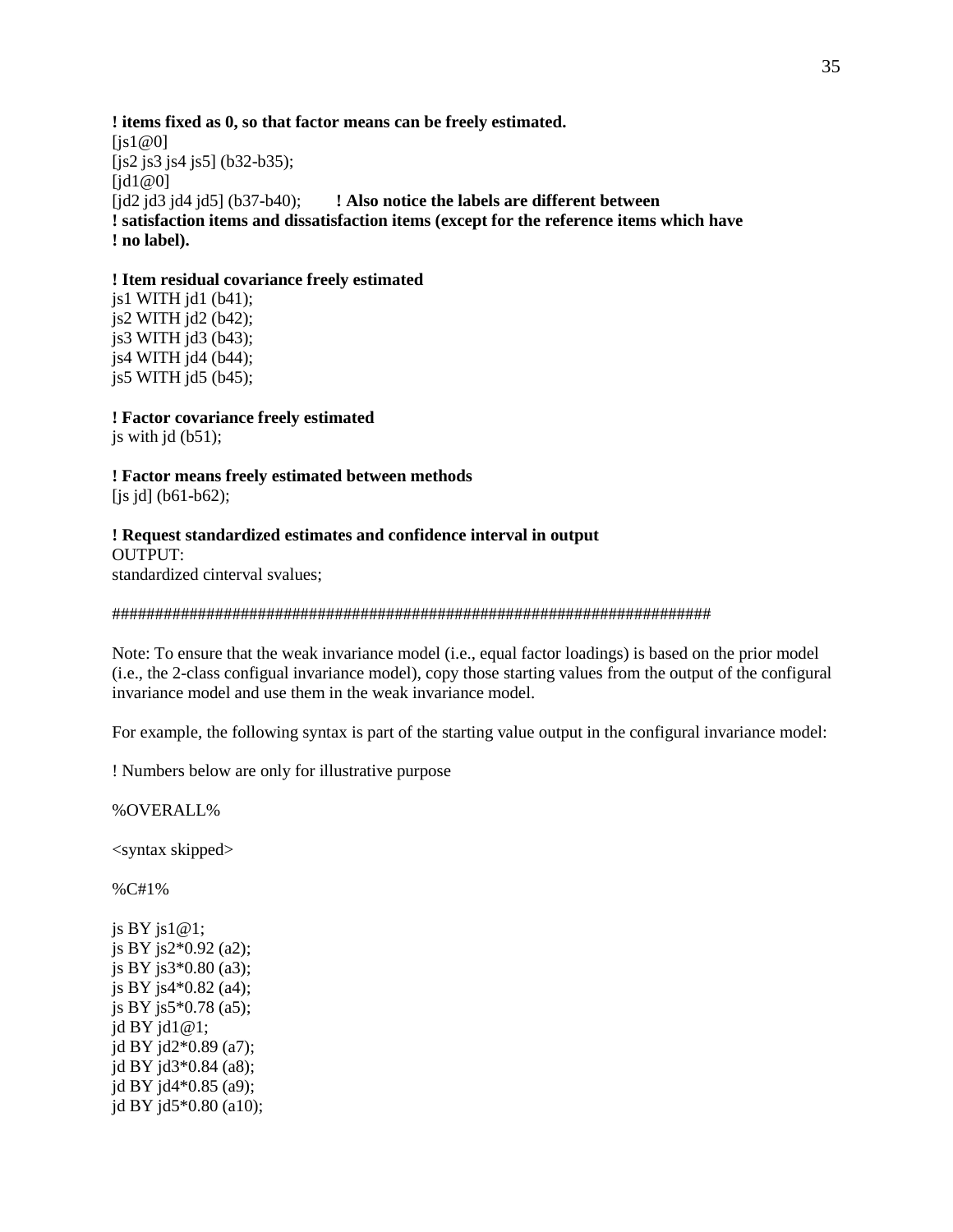<syntax skipped>

! Copy the entire syntax output, change 'a7', 'a8', 'a9' and 'a10' to 'a2', 'a3', 'a4' and 'a5', and then ! use the modified syntax for weak invariance model.

! Do the same for the strong invariance and strict invariance model.